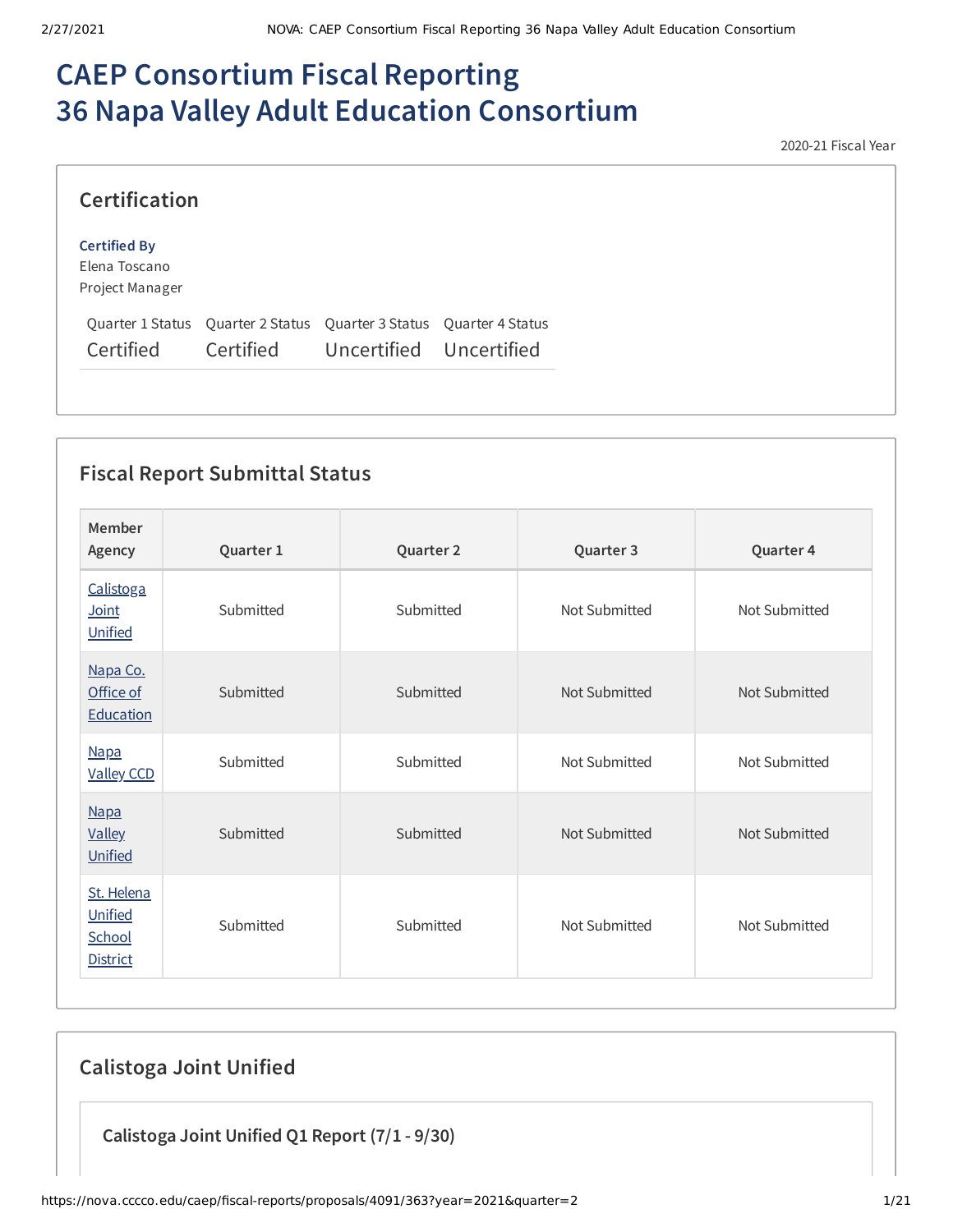| <b>Object Code</b>                                     | Year to<br>Date (YTD)<br>Expenditure | <b>YTD</b><br>Forecast | $\frac{0}{0}$<br>Expended<br>of YTD<br>Forecast | Project<br><b>Budget</b> | $\frac{0}{0}$<br>Expended<br>of Overall<br><b>Budget</b> | <b>Budget</b><br><b>Remaining</b> |
|--------------------------------------------------------|--------------------------------------|------------------------|-------------------------------------------------|--------------------------|----------------------------------------------------------|-----------------------------------|
| 1000 - Instructional Salaries                          | \$7,216                              | \$0                    | 100%                                            | \$28,864                 | 25%                                                      | \$21,648                          |
| 2000 - Non-Instructional<br><b>Salaries</b>            | \$0                                  | \$0                    | 100%                                            | \$0                      | 100%                                                     | \$0                               |
| 3000 - Employee Benefits                               | \$1,510                              | \$0                    | 100%                                            | \$6,038                  | 25.01%                                                   | \$4,528                           |
| 4000 - Supplies and Materials                          | \$0                                  | \$0                    | 100%                                            | \$0                      | 100%                                                     | \$0                               |
| 5000 - Other Operating<br><b>Expenses and Services</b> | \$0                                  | \$0                    | 100%                                            | \$0                      | 100%                                                     | \$0                               |
| 6000 - Capital Outlay                                  | \$0                                  | \$0                    | 100%                                            | \$0                      | 100%                                                     | \$0                               |
| 7000 - Other Outgo                                     | \$0                                  | \$0                    | 100%                                            | \$0                      | 100%                                                     | \$0                               |
| <b>Indirect Costs</b>                                  | \$0                                  | \$0                    | 100%                                            | \$0                      | 100%                                                     | \$0                               |
| <b>Totals</b>                                          | \$8,726                              | \$0                    | 100%                                            | \$34,902                 | 25%                                                      | \$26,176                          |

Salaries and benefits for staff teaching ESL and HSD programs provided by Napa Valley Adult Ed.

**Status** Submitted

## **Calistoga Joint Unified Q2 Report (10/1 - 12/31)**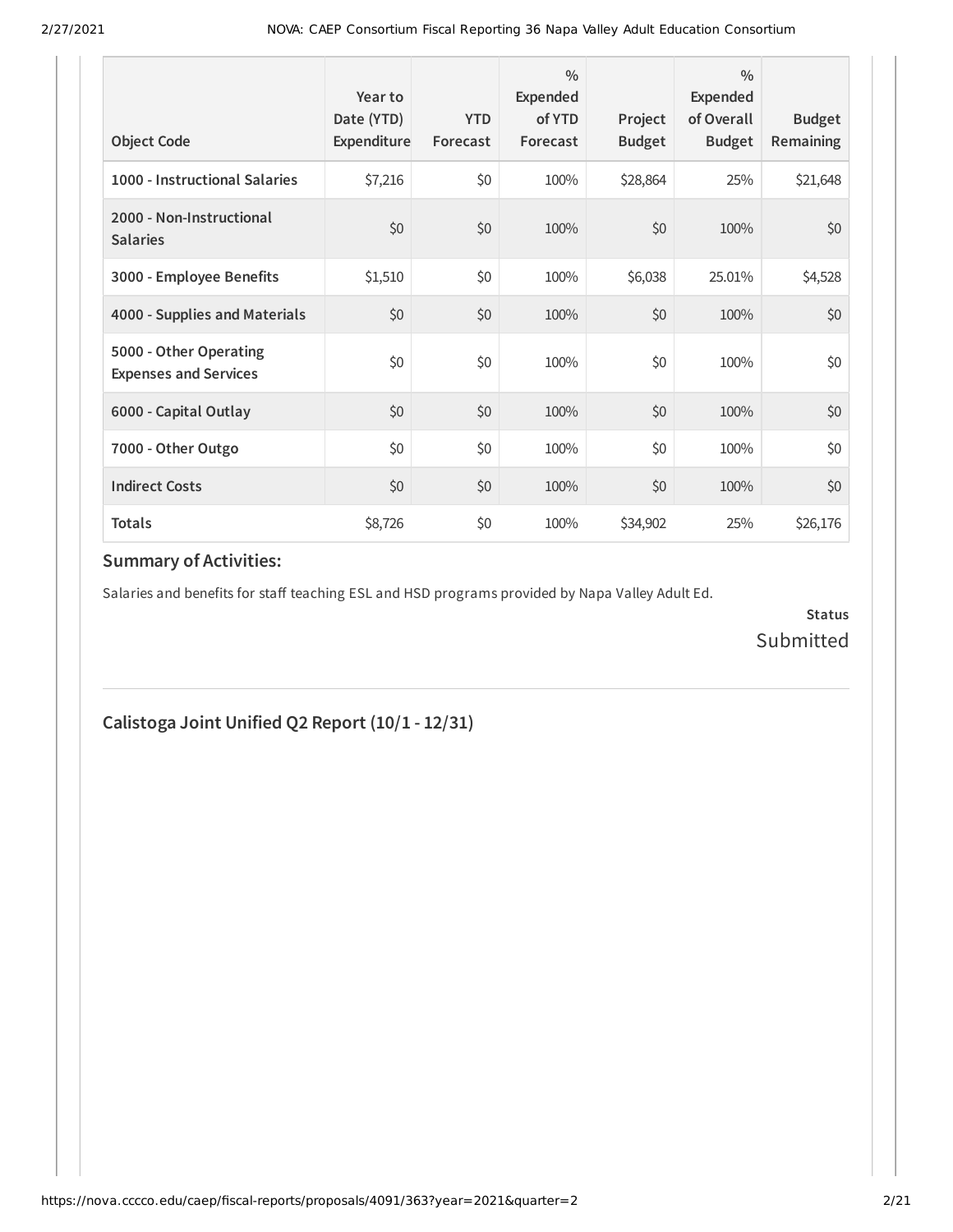| <b>Object Code</b>                                     | Year to<br>Date (YTD)<br>Expenditure | <b>YTD</b><br>Forecast | $\frac{0}{0}$<br>Expended<br>of YTD<br>Forecast | Project<br><b>Budget</b> | $\frac{0}{0}$<br>Expended<br>of Overall<br><b>Budget</b> | <b>Budget</b><br>Remaining |
|--------------------------------------------------------|--------------------------------------|------------------------|-------------------------------------------------|--------------------------|----------------------------------------------------------|----------------------------|
| 1000 - Instructional Salaries                          | \$14,432                             | \$0                    | 100%                                            | \$28,864                 | 50%                                                      | \$14,432                   |
| 2000 - Non-Instructional<br><b>Salaries</b>            | \$0                                  | \$0                    | 100%                                            | \$0                      | 100%                                                     | \$0                        |
| 3000 - Employee Benefits                               | \$3,019                              | \$0                    | 100%                                            | \$6,038                  | 50%                                                      | \$3,019                    |
| 4000 - Supplies and Materials                          | \$0                                  | \$0                    | 100%                                            | \$0                      | 100%                                                     | \$0                        |
| 5000 - Other Operating<br><b>Expenses and Services</b> | \$0                                  | \$0                    | 100%                                            | \$0                      | 100%                                                     | \$0                        |
| 6000 - Capital Outlay                                  | \$0                                  | \$0                    | 100%                                            | \$0                      | 100%                                                     | \$0                        |
| 7000 - Other Outgo                                     | \$0                                  | \$0                    | 100%                                            | \$0                      | 100%                                                     | \$0                        |
| <b>Indirect Costs</b>                                  | \$0                                  | \$0                    | 100%                                            | \$0                      | 100%                                                     | \$0                        |
| <b>Totals</b>                                          | \$17,451                             | \$0                    | 100%                                            | \$34,902                 | 50%                                                      | \$17,451                   |

Salaries and benefits for staff teaching ESL and HSD programs provided by Napa Valley Adult Ed.

**Status** Submitted

#### **Allocation Year Closeout: 2018-19**

I have reviewed the financial reports for my agency and confirm that all funds for this allocation year have been spent.

**2018-19 Reverted Funds:**

\$0

**2018-19 Status** Closed

#### **Submitting Authority**

Maureen Hester, Director of Business Services

**Calistoga Joint Unified Q3 Report (1/1 - 3/31)**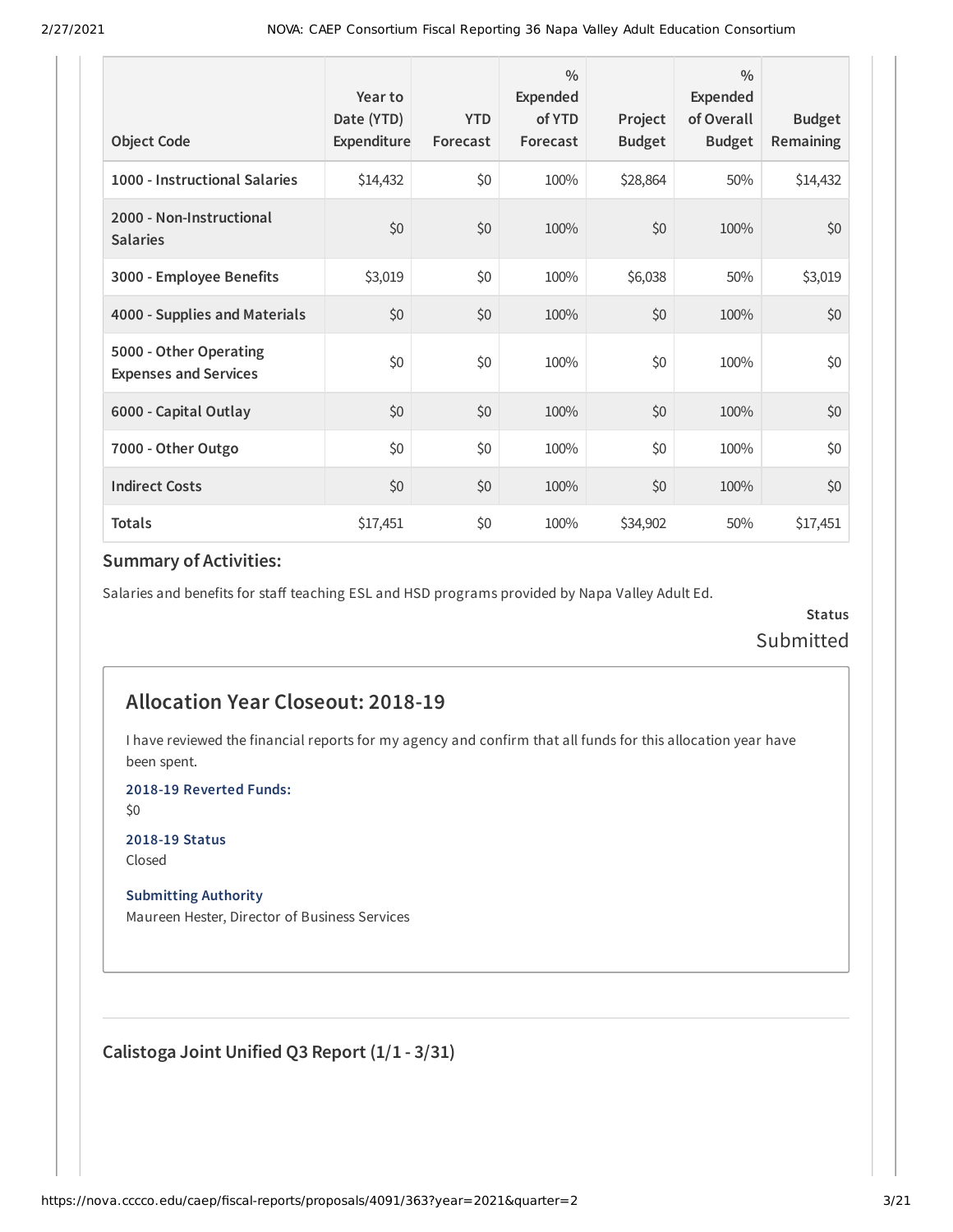| <b>Object Code</b>                                     | Year to<br>Date (YTD)<br>Expenditure | <b>YTD</b><br>Forecast | $\frac{0}{0}$<br>Expended<br>of YTD<br>Forecast | Project<br><b>Budget</b> | $\frac{0}{0}$<br>Expended<br>of Overall<br><b>Budget</b> | <b>Budget</b><br><b>Remaining</b> |
|--------------------------------------------------------|--------------------------------------|------------------------|-------------------------------------------------|--------------------------|----------------------------------------------------------|-----------------------------------|
| 1000 - Instructional Salaries                          | \$14,432                             | \$0                    | 100%                                            | \$28,864                 | 50%                                                      | \$14,432                          |
| 2000 - Non-Instructional<br><b>Salaries</b>            | \$0                                  | \$0                    | 100%                                            | \$0                      | 100%                                                     | \$0                               |
| 3000 - Employee Benefits                               | \$3,019                              | \$0                    | 100%                                            | \$6,038                  | 50%                                                      | \$3,019                           |
| 4000 - Supplies and Materials                          | \$0                                  | \$0                    | 100%                                            | \$0                      | 100%                                                     | \$0                               |
| 5000 - Other Operating<br><b>Expenses and Services</b> | \$0                                  | \$0                    | 100%                                            | \$0                      | 100%                                                     | \$0                               |
| 6000 - Capital Outlay                                  | \$0                                  | \$0                    | 100%                                            | \$0                      | 100%                                                     | \$0                               |
| 7000 - Other Outgo                                     | \$0                                  | \$0                    | 100%                                            | \$0                      | 100%                                                     | \$0                               |
| <b>Indirect Costs</b>                                  | \$0                                  | \$0                    | 100%                                            | \$0                      | 100%                                                     | \$0                               |
| <b>Totals</b>                                          | \$17,451                             | \$0                    | 100%                                            | \$34,902                 | 50%                                                      | \$17,451                          |

#### **Status** Unsubmitted

## **Calistoga Joint Unified Q4 Report (4/1 - 6/30)**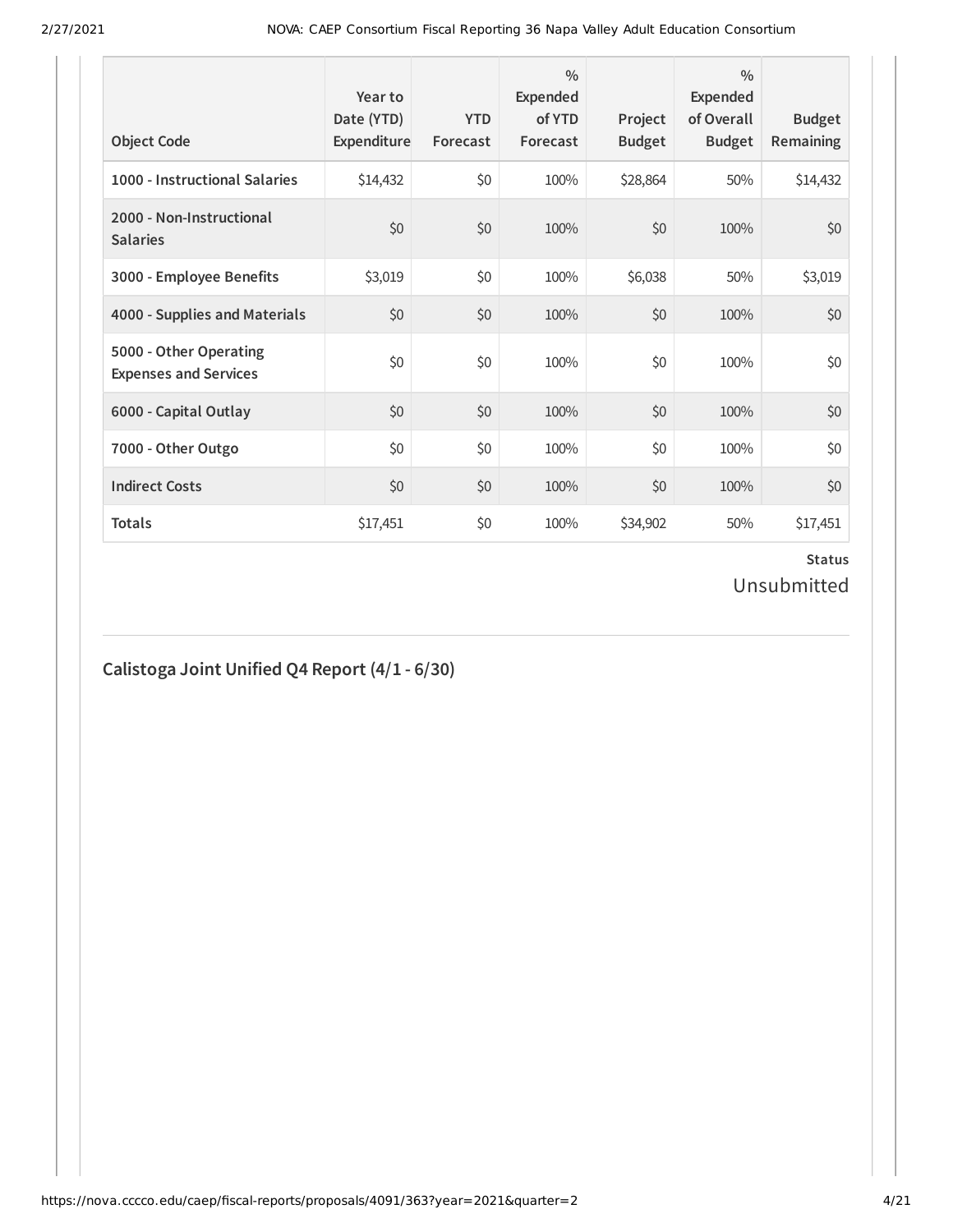| <b>Object Code</b>                                     | Year to<br>Date (YTD)<br>Expenditure | <b>YTD</b><br>Forecast | $\frac{0}{0}$<br>Expended<br>of YTD<br>Forecast | Project<br><b>Budget</b> | $\frac{0}{0}$<br><b>Expended</b><br>of Overall<br><b>Budget</b> | <b>Budget</b><br>Remaining   |
|--------------------------------------------------------|--------------------------------------|------------------------|-------------------------------------------------|--------------------------|-----------------------------------------------------------------|------------------------------|
| 1000 - Instructional Salaries                          | \$14,432                             | \$0                    | 100%                                            | \$28,864                 | 50%                                                             | \$14,432                     |
| 2000 - Non-Instructional<br><b>Salaries</b>            | \$0                                  | \$0                    | 100%                                            | \$0                      | 100%                                                            | \$0                          |
| 3000 - Employee Benefits                               | \$3,019                              | \$0                    | 100%                                            | \$6,038                  | 50%                                                             | \$3,019                      |
| 4000 - Supplies and Materials                          | \$0                                  | \$0                    | 100%                                            | \$0                      | 100%                                                            | \$0                          |
| 5000 - Other Operating<br><b>Expenses and Services</b> | \$0                                  | \$0                    | 100%                                            | \$0                      | 100%                                                            | \$0                          |
| 6000 - Capital Outlay                                  | \$0                                  | \$0                    | 100%                                            | \$0                      | 100%                                                            | \$0                          |
| 7000 - Other Outgo                                     | \$0                                  | \$0                    | 100%                                            | \$0                      | 100%                                                            | \$0                          |
| <b>Indirect Costs</b>                                  | \$0                                  | \$0                    | 100%                                            | \$0                      | 100%                                                            | \$0                          |
| <b>Totals</b>                                          | \$17,451                             | \$0                    | 100%                                            | \$34,902                 | 50%                                                             | \$17,451                     |
|                                                        |                                      |                        |                                                 |                          |                                                                 | <b>Status</b><br>Unsubmitted |

## **Napa Co. Oice of Education**

**Napa Co.Oice of Education Q1 Report (7/1 - 9/30)**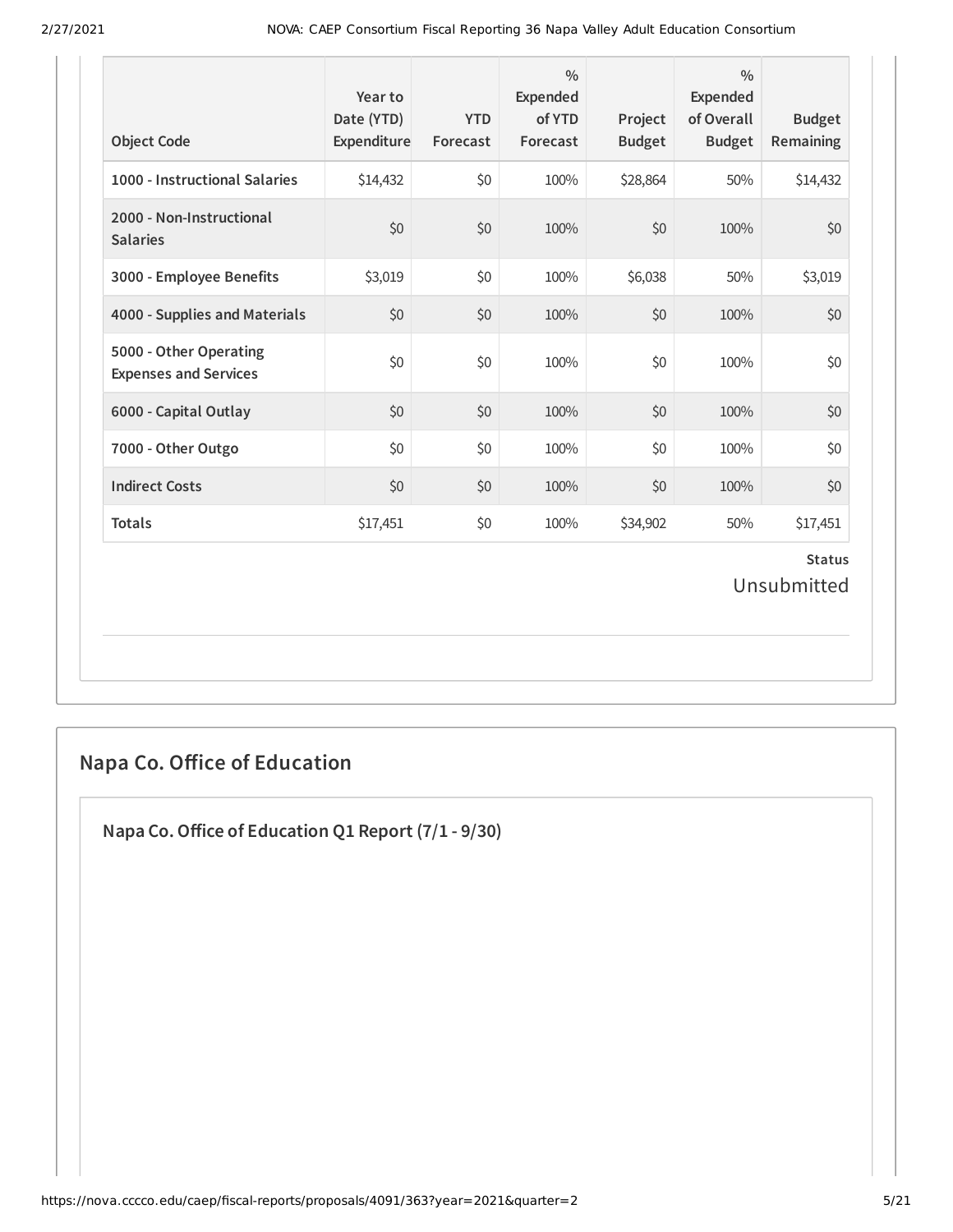| <b>Object Code</b>                                     | Year to<br>Date (YTD)<br>Expenditure | <b>YTD</b><br>Forecast | $\frac{0}{0}$<br>Expended<br>of YTD<br>Forecast | Project<br><b>Budget</b> | $\frac{0}{0}$<br>Expended<br>of Overall<br><b>Budget</b> | <b>Budget</b><br><b>Remaining</b> |
|--------------------------------------------------------|--------------------------------------|------------------------|-------------------------------------------------|--------------------------|----------------------------------------------------------|-----------------------------------|
| 1000 - Instructional Salaries                          | \$0                                  | \$0                    | 100%                                            | \$0                      | 100%                                                     | \$0                               |
| 2000 - Non-Instructional<br><b>Salaries</b>            | \$48,718                             | \$24,359               | 200%                                            | \$97,435                 | 50%                                                      | \$48,717                          |
| 3000 - Employee Benefits                               | \$0                                  | \$0                    | 100%                                            | \$0                      | 100%                                                     | \$0                               |
| 4000 - Supplies and Materials                          | \$0                                  | \$0                    | 100%                                            | \$0                      | 100%                                                     | \$0                               |
| 5000 - Other Operating<br><b>Expenses and Services</b> | \$0                                  | \$0                    | 100%                                            | \$0                      | 100%                                                     | \$0                               |
| 6000 - Capital Outlay                                  | \$0                                  | \$0                    | 100%                                            | \$0                      | 100%                                                     | \$0                               |
| 7000 - Other Outgo                                     | \$0                                  | \$0                    | 100%                                            | \$0                      | 100%                                                     | \$0                               |
| <b>Indirect Costs</b>                                  | \$0                                  | \$0                    | 100%                                            | \$0                      | 100%                                                     | \$0                               |
| <b>Totals</b>                                          | \$48,718                             | \$24,359               | 200%                                            | \$97,435                 | 50%                                                      | \$48,717                          |

Salary for Transition Specialist for NVAEC.

#### **Status** Submitted

## **Napa Co.Oice of Education Q2 Report (10/1 - 12/31)**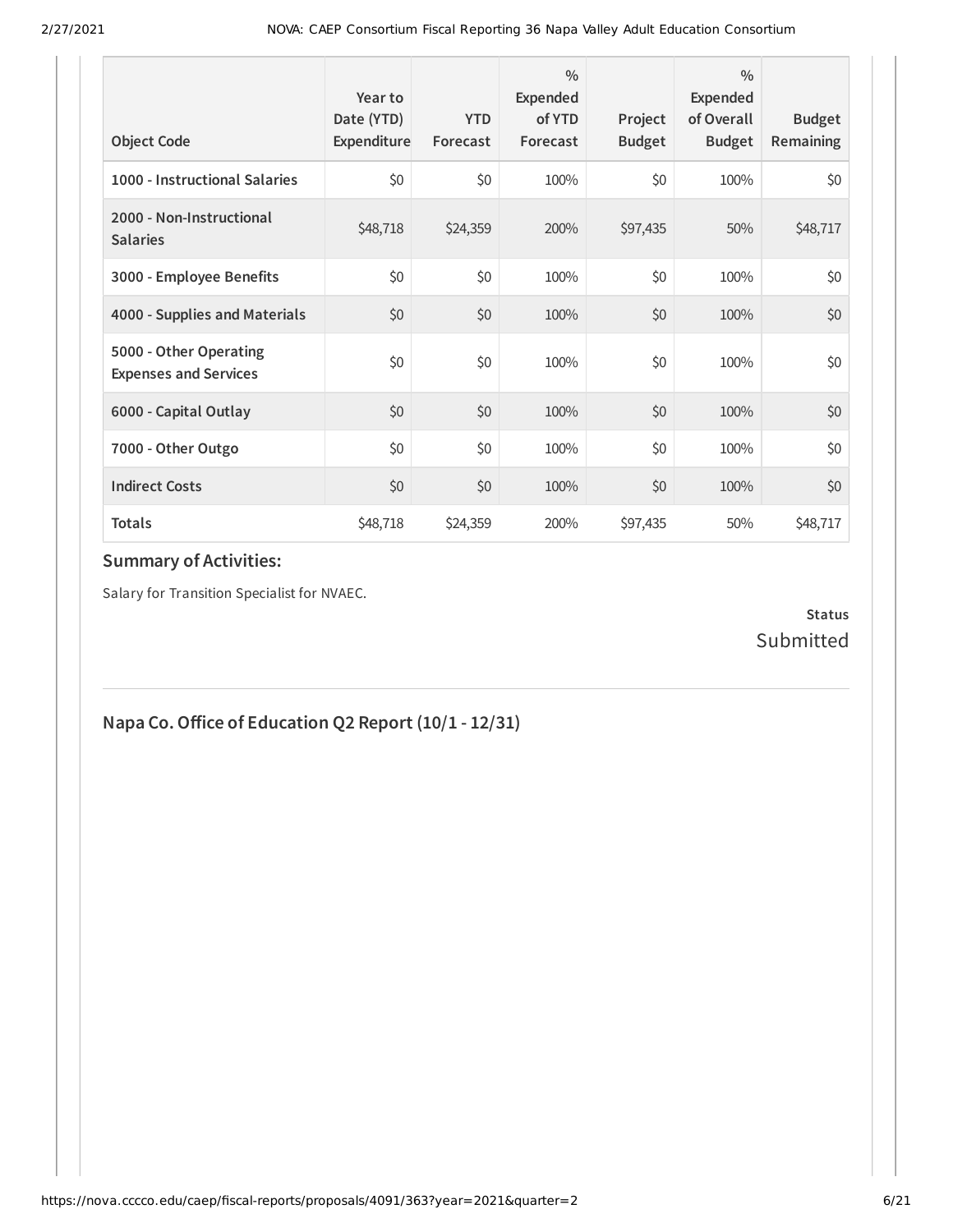| <b>Object Code</b>                                     | Year to<br>Date (YTD)<br>Expenditure | <b>YTD</b><br>Forecast | $\frac{0}{0}$<br>Expended<br>of YTD<br>Forecast | Project<br><b>Budget</b> | $\frac{0}{0}$<br>Expended<br>of Overall<br><b>Budget</b> | <b>Budget</b><br>Remaining |
|--------------------------------------------------------|--------------------------------------|------------------------|-------------------------------------------------|--------------------------|----------------------------------------------------------|----------------------------|
| 1000 - Instructional Salaries                          | \$0                                  | \$0                    | 100%                                            | \$0                      | 100%                                                     | \$0                        |
| 2000 - Non-Instructional<br><b>Salaries</b>            | \$73,077                             | \$48,718               | 150%                                            | \$97,435                 | 75%                                                      | \$24,358                   |
| 3000 - Employee Benefits                               | \$0                                  | \$0                    | 100%                                            | \$0                      | 100%                                                     | \$0                        |
| 4000 - Supplies and Materials                          | \$0                                  | \$0                    | 100%                                            | \$0                      | 100%                                                     | \$0                        |
| 5000 - Other Operating<br><b>Expenses and Services</b> | \$0                                  | \$0                    | 100%                                            | \$0                      | 100%                                                     | \$0                        |
| 6000 - Capital Outlay                                  | \$0                                  | \$0                    | 100%                                            | \$0                      | 100%                                                     | \$0                        |
| 7000 - Other Outgo                                     | \$0                                  | \$0                    | 100%                                            | \$0                      | 100%                                                     | \$0                        |
| <b>Indirect Costs</b>                                  | \$0                                  | \$0                    | 100%                                            | \$0                      | 100%                                                     | \$0                        |
| <b>Totals</b>                                          | \$73,077                             | \$48,718               | 150%                                            | \$97,435                 | 75%                                                      | \$24,358                   |

Salary for Transition Specialist for NVAEC.

**Status Submitted** 

#### **Allocation Year Closeout: 2018-19**

I have reviewed the financial reports for my agency and confirm that all funds for this allocation year have been spent.

**2018-19 Reverted Funds:**

\$0

**2018-19 Status** Closed

**Submitting Authority**

Kelly Bucy Napa County Office of Education, Director of Fiscal Services

**Napa Co.Oice of Education Q3 Report (1/1 - 3/31)**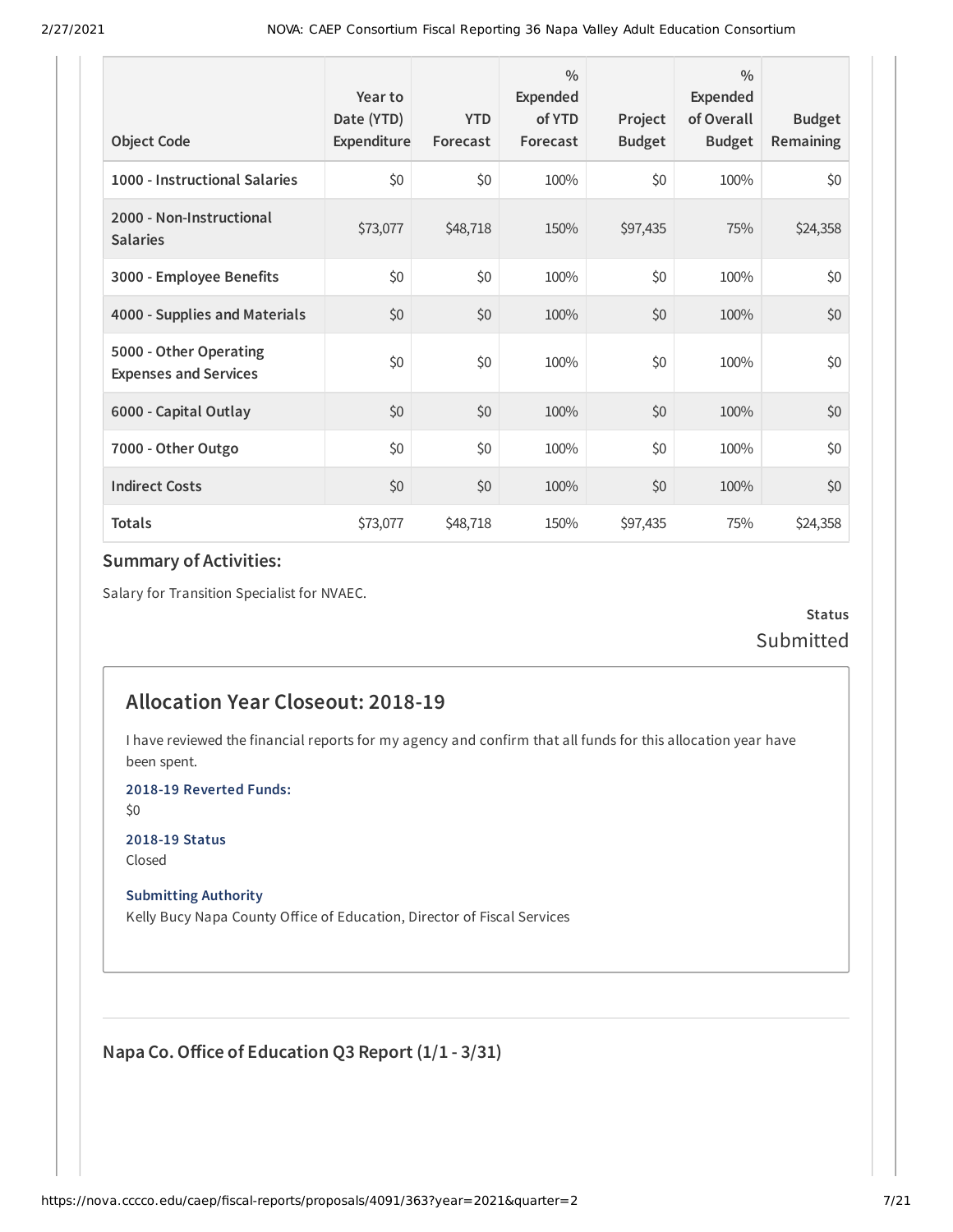| <b>Object Code</b>                                     | Year to<br>Date (YTD)<br>Expenditure | <b>YTD</b><br>Forecast | $\frac{0}{0}$<br>Expended<br>of YTD<br>Forecast | Project<br><b>Budget</b> | $\frac{0}{0}$<br>Expended<br>of Overall<br><b>Budget</b> | <b>Budget</b><br><b>Remaining</b> |
|--------------------------------------------------------|--------------------------------------|------------------------|-------------------------------------------------|--------------------------|----------------------------------------------------------|-----------------------------------|
| 1000 - Instructional Salaries                          | \$0                                  | \$0                    | 100%                                            | \$0                      | 100%                                                     | \$0                               |
| 2000 - Non-Instructional<br><b>Salaries</b>            | \$73,077                             | \$73,076               | 100%                                            | \$97,435                 | 75%                                                      | \$24,358                          |
| 3000 - Employee Benefits                               | \$0                                  | \$0                    | 100%                                            | \$0                      | 100%                                                     | \$0                               |
| 4000 - Supplies and Materials                          | \$0                                  | \$0                    | 100%                                            | \$0                      | 100%                                                     | \$0                               |
| 5000 - Other Operating<br><b>Expenses and Services</b> | \$0                                  | \$0                    | 100%                                            | \$0                      | 100%                                                     | \$0                               |
| 6000 - Capital Outlay                                  | \$0                                  | \$0                    | 100%                                            | \$0                      | 100%                                                     | \$0                               |
| 7000 - Other Outgo                                     | \$0                                  | \$0                    | 100%                                            | \$0                      | 100%                                                     | \$0                               |
| <b>Indirect Costs</b>                                  | \$0                                  | \$0                    | 100%                                            | \$0                      | 100%                                                     | \$0                               |
| <b>Totals</b>                                          | \$73,077                             | \$73,076               | 100%                                            | \$97,435                 | 75%                                                      | \$24,358                          |

#### **Status** Unsubmitted

#### **Napa Co.Oice of Education Q4 Report (4/1 - 6/30)**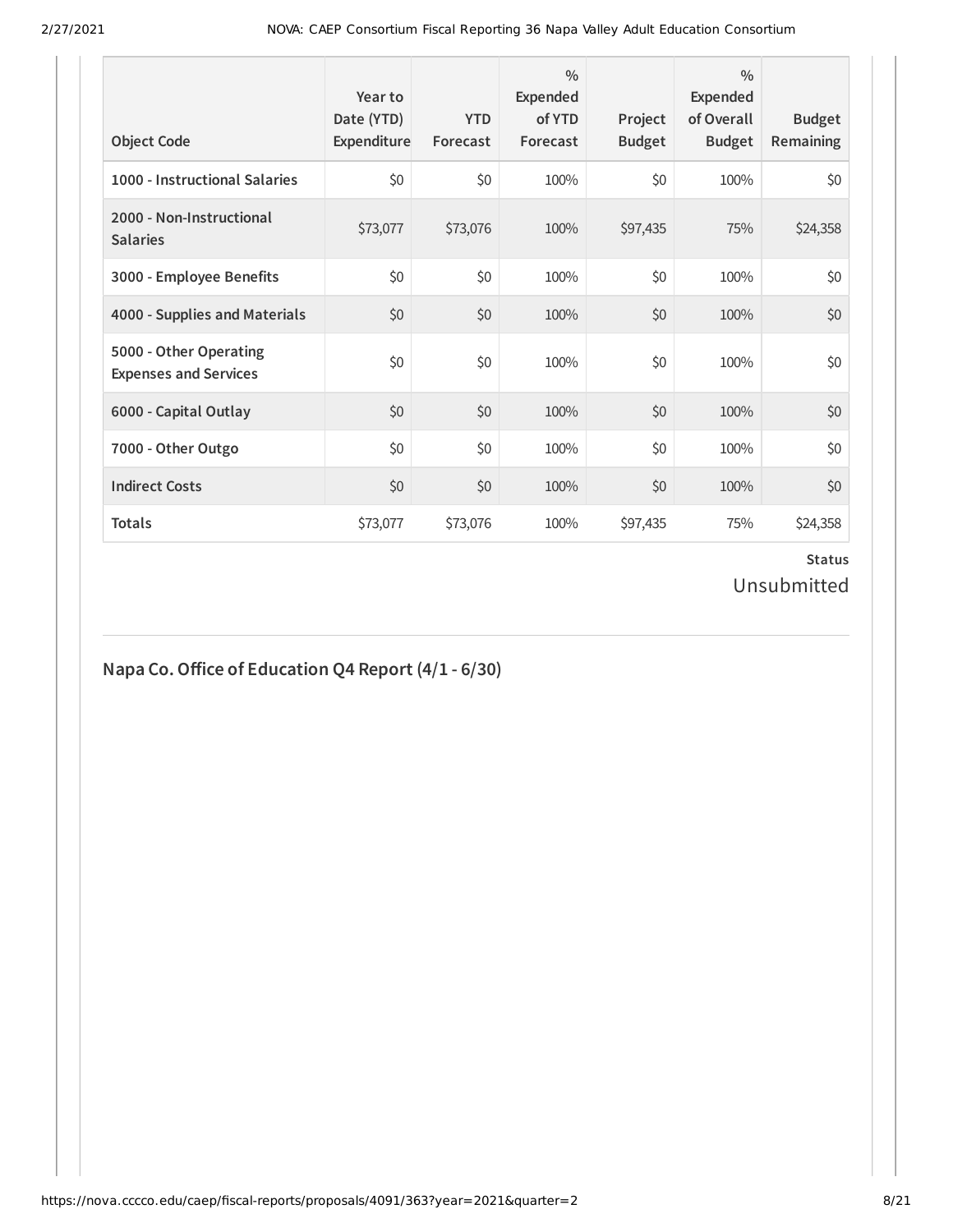| <b>Object Code</b>                                     | Year to<br>Date (YTD)<br>Expenditure | <b>YTD</b><br>Forecast | $\frac{0}{0}$<br>Expended<br>of YTD<br>Forecast | Project<br><b>Budget</b> | $\frac{0}{0}$<br><b>Expended</b><br>of Overall<br><b>Budget</b> | <b>Budget</b><br>Remaining   |
|--------------------------------------------------------|--------------------------------------|------------------------|-------------------------------------------------|--------------------------|-----------------------------------------------------------------|------------------------------|
| 1000 - Instructional Salaries                          | \$0                                  | \$0                    | 100%                                            | \$0                      | 100%                                                            | \$0                          |
| 2000 - Non-Instructional<br><b>Salaries</b>            | \$73,077                             | \$97,435               | 75%                                             | \$97,435                 | 75%                                                             | \$24,358                     |
| 3000 - Employee Benefits                               | \$0                                  | \$0                    | 100%                                            | \$0                      | 100%                                                            | \$0                          |
| 4000 - Supplies and Materials                          | \$0                                  | \$0                    | 100%                                            | \$0                      | 100%                                                            | \$0                          |
| 5000 - Other Operating<br><b>Expenses and Services</b> | \$0                                  | \$0                    | 100%                                            | \$0                      | 100%                                                            | \$0                          |
| 6000 - Capital Outlay                                  | \$0                                  | \$0                    | 100%                                            | \$0                      | 100%                                                            | \$0                          |
| 7000 - Other Outgo                                     | \$0                                  | \$0                    | 100%                                            | \$0                      | 100%                                                            | \$0                          |
| <b>Indirect Costs</b>                                  | \$0                                  | \$0                    | 100%                                            | \$0                      | 100%                                                            | \$0                          |
| <b>Totals</b>                                          | \$73,077                             | \$97,435               | 75%                                             | \$97,435                 | 75%                                                             | \$24,358                     |
|                                                        |                                      |                        |                                                 |                          |                                                                 | <b>Status</b><br>Unsubmitted |

# **Napa Valley CCD**

**Napa Valley CCD Q1 Report (7/1 - 9/30)**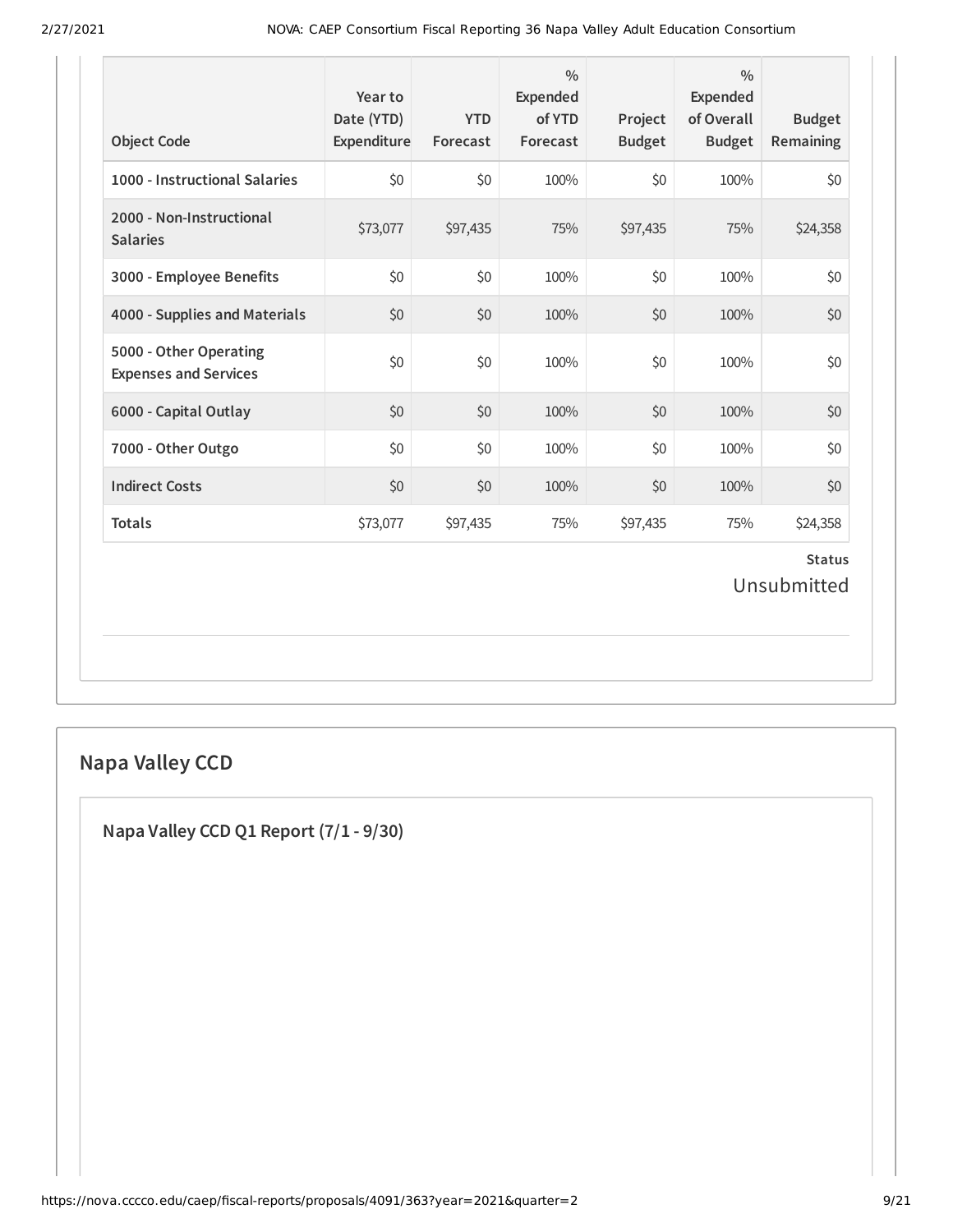| <b>Object Code</b>                                     | Year to<br>Date (YTD)<br>Expenditure | <b>YTD</b><br>Forecast | $\frac{0}{0}$<br>Expended<br>of YTD<br>Forecast | Project<br><b>Budget</b> | $\frac{0}{0}$<br>Expended<br>of Overall<br><b>Budget</b> | <b>Budget</b><br>Remaining |
|--------------------------------------------------------|--------------------------------------|------------------------|-------------------------------------------------|--------------------------|----------------------------------------------------------|----------------------------|
| 1000 - Instructional Salaries                          | \$0                                  | \$1,050                | $0\%$                                           | \$21,000                 | $0\%$                                                    | \$21,000                   |
| 2000 - Non-Instructional<br><b>Salaries</b>            | \$7,045                              | \$5,000                | 140.9%                                          | \$100,000                | 7.05%                                                    | \$92,955                   |
| 3000 - Employee Benefits                               | \$3,338                              | \$2,088                | 159.9%                                          | \$41,750                 | 8%                                                       | \$38,412                   |
| 4000 - Supplies and Materials                          | \$0                                  | \$2,750                | $0\%$                                           | \$55,000                 | $0\%$                                                    | \$55,000                   |
| 5000 - Other Operating<br><b>Expenses and Services</b> | \$0                                  | \$3,225                | $0\%$                                           | \$64,500                 | $0\%$                                                    | \$64,500                   |
| 6000 - Capital Outlay                                  | \$0                                  | \$5,294                | $0\%$                                           | \$105,875                | $0\%$                                                    | \$105,875                  |
| 7000 - Other Outgo                                     | \$0                                  | \$0                    | 100%                                            | \$0                      | 100%                                                     | \$0                        |
| <b>Indirect Costs</b>                                  | \$0                                  | \$0                    | 100%                                            | \$0                      | 100%                                                     | \$0                        |
| <b>Totals</b>                                          | \$10,383                             | \$19,406               | 53.5%                                           | \$388,125                | 2.68%                                                    | \$377,742                  |

#### **Corrective Action Plan**

Supply, other operating and capital outlay purchases delayed until quarters 3 and 4.

**Status** Submitted

**Napa Valley CCD Q2 Report (10/1 - 12/31)**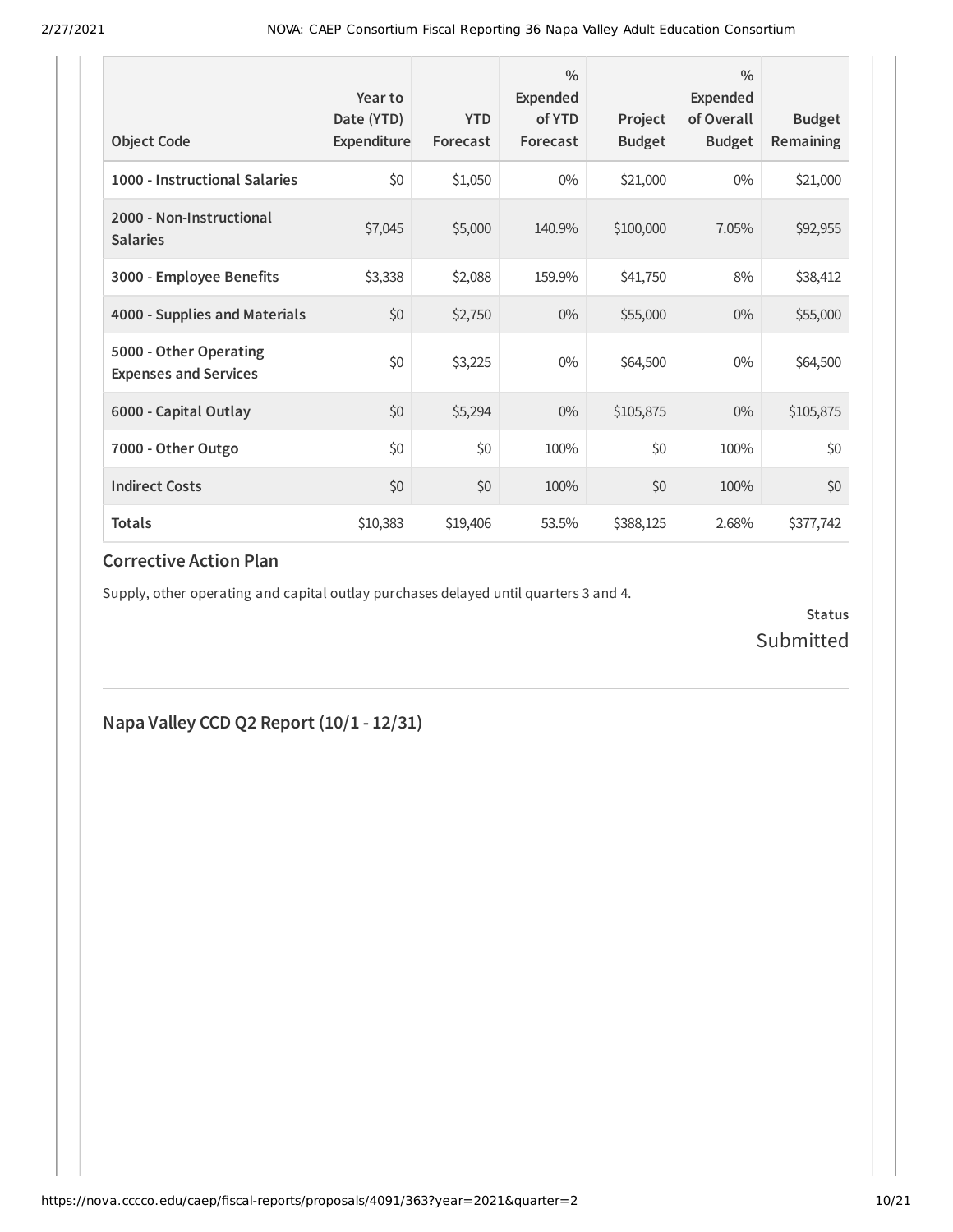| <b>Object Code</b>                                     | Year to<br>Date (YTD)<br>Expenditure | <b>YTD</b><br>Forecast | $\frac{0}{0}$<br><b>Expended</b><br>of YTD<br>Forecast | Project<br><b>Budget</b> | $\frac{0}{0}$<br><b>Expended</b><br>of Overall<br><b>Budget</b> | <b>Budget</b><br><b>Remaining</b> |
|--------------------------------------------------------|--------------------------------------|------------------------|--------------------------------------------------------|--------------------------|-----------------------------------------------------------------|-----------------------------------|
| 1000 - Instructional Salaries                          | \$965                                | \$5,250                | 18.38%                                                 | \$21,000                 | 4.6%                                                            | \$20,035                          |
| 2000 - Non-Instructional<br><b>Salaries</b>            | \$17,848                             | \$25,000               | 71.39%                                                 | \$100,000                | 17.85%                                                          | \$82,152                          |
| 3000 - Employee Benefits                               | \$11,075                             | \$10,438               | 106.11%                                                | \$41,750                 | 26.53%                                                          | \$30,675                          |
| 4000 - Supplies and Materials                          | \$103                                | \$13,750               | 0.75%                                                  | \$55,000                 | 0.19%                                                           | \$54,897                          |
| 5000 - Other Operating<br><b>Expenses and Services</b> | \$0                                  | \$16,125               | $0\%$                                                  | \$64,500                 | $0\%$                                                           | \$64,500                          |
| 6000 - Capital Outlay                                  | \$5,150                              | \$26,469               | 19.46%                                                 | \$105,875                | 4.86%                                                           | \$100,725                         |
| 7000 - Other Outgo                                     | \$0                                  | \$0                    | 100%                                                   | \$0                      | 100%                                                            | \$0                               |
| <b>Indirect Costs</b>                                  | \$0                                  | \$0                    | 100%                                                   | \$0                      | 100%                                                            | \$0                               |
| <b>Totals</b>                                          | \$35,141                             | \$97,031               | 36.22%                                                 | \$388,125                | 9.05%                                                           | \$352,984                         |

#### **Corrective Action Plan**

Certain activities shifted to Q3 and Q4 - expenditures will increase in Q3.

**Status** Submitted

#### **Allocation Year Closeout: 2018-19**

I have reviewed the financial reports for my agency and confirm that all funds for this allocation year have been spent.

**2018-19 Reverted Funds:**

\$0

**2018-19 Status** Closed

**Submitting Authority**

Robert Parker, Vice President of Administration

**Napa Valley CCD Q3 Report (1/1 - 3/31)**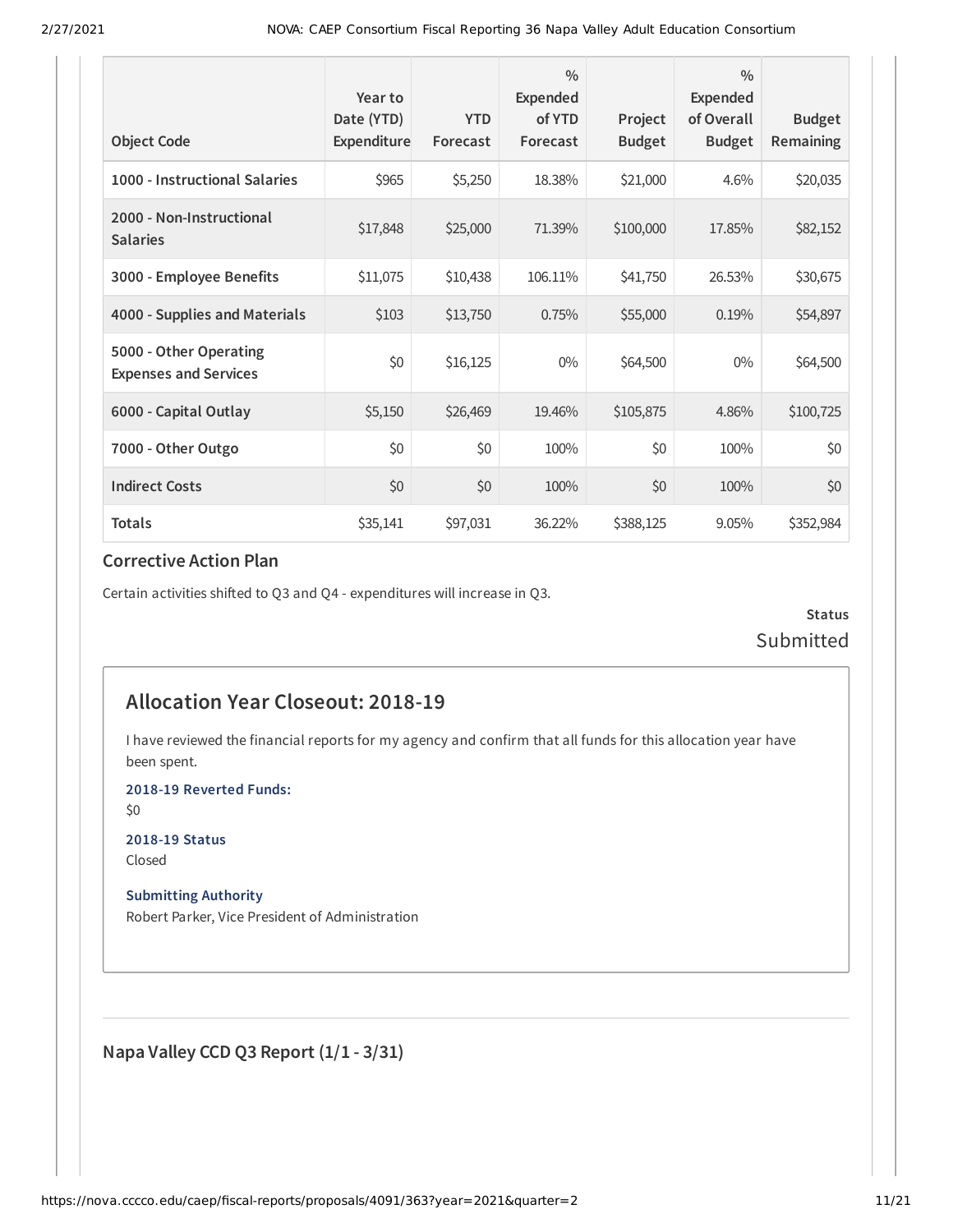| <b>Object Code</b>                                     | Year to<br>Date (YTD)<br>Expenditure | <b>YTD</b><br>Forecast | $\frac{0}{0}$<br>Expended<br>of YTD<br>Forecast | Project<br><b>Budget</b> | $\frac{0}{0}$<br>Expended<br>of Overall<br><b>Budget</b> | <b>Budget</b><br>Remaining |
|--------------------------------------------------------|--------------------------------------|------------------------|-------------------------------------------------|--------------------------|----------------------------------------------------------|----------------------------|
| 1000 - Instructional Salaries                          | \$965                                | \$7,350                | 13.13%                                          | \$21,000                 | 4.6%                                                     | \$20,035                   |
| 2000 - Non-Instructional<br><b>Salaries</b>            | \$17,848                             | \$35,000               | 50.99%                                          | \$100,000                | 17.85%                                                   | \$82,152                   |
| 3000 - Employee Benefits                               | \$11,075                             | \$14,613               | 75.79%                                          | \$41,750                 | 26.53%                                                   | \$30,675                   |
| 4000 - Supplies and Materials                          | \$103                                | \$19,250               | 0.54%                                           | \$55,000                 | 0.19%                                                    | \$54,897                   |
| 5000 - Other Operating<br><b>Expenses and Services</b> | \$0                                  | \$22,575               | $0\%$                                           | \$64,500                 | $0\%$                                                    | \$64,500                   |
| 6000 - Capital Outlay                                  | \$5,150                              | \$37,056               | 13.9%                                           | \$105,875                | 4.86%                                                    | \$100,725                  |
| 7000 - Other Outgo                                     | \$0                                  | \$0                    | 100%                                            | \$0                      | 100%                                                     | \$0                        |
| <b>Indirect Costs</b>                                  | \$0                                  | \$0                    | 100%                                            | \$0                      | 100%                                                     | \$0                        |
| <b>Totals</b>                                          | \$35,141                             | \$135,844              | 25.87%                                          | \$388,125                | 9.05%                                                    | \$352,984                  |

# **Status**

# Unsubmitted

#### **Napa Valley CCD Q4 Report (4/1 - 6/30)**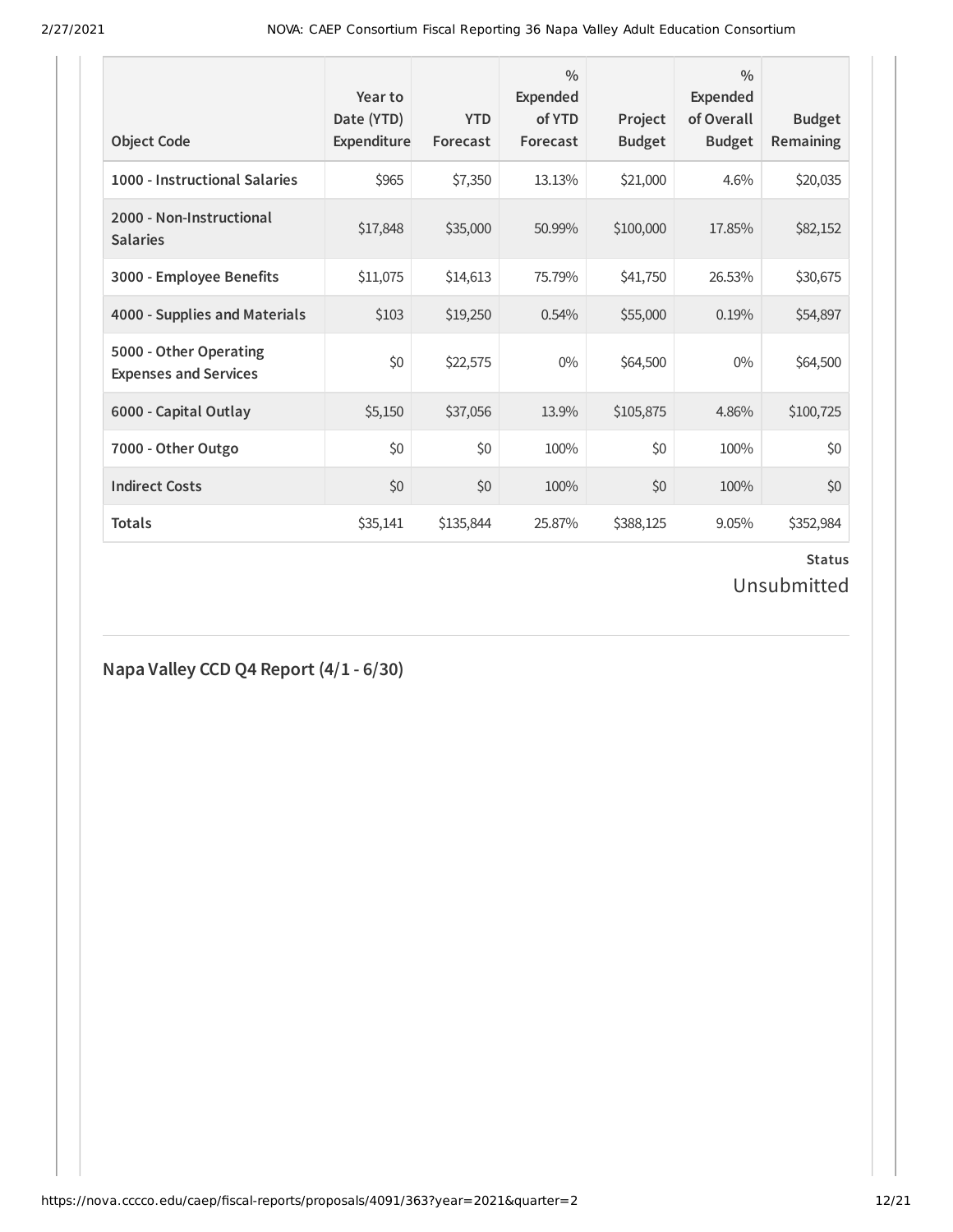| <b>Object Code</b>                                     | Year to<br>Date (YTD)<br>Expenditure | <b>YTD</b><br>Forecast | $\frac{0}{0}$<br>Expended<br>of YTD<br>Forecast | Project<br><b>Budget</b> | $\frac{0}{0}$<br><b>Expended</b><br>of Overall<br><b>Budget</b> | <b>Budget</b><br>Remaining   |
|--------------------------------------------------------|--------------------------------------|------------------------|-------------------------------------------------|--------------------------|-----------------------------------------------------------------|------------------------------|
| 1000 - Instructional Salaries                          | \$965                                | \$7,350                | 13.13%                                          | \$21,000                 | 4.6%                                                            | \$20,035                     |
| 2000 - Non-Instructional<br><b>Salaries</b>            | \$17,848                             | \$35,000               | 50.99%                                          | \$100,000                | 17.85%                                                          | \$82,152                     |
| 3000 - Employee Benefits                               | \$11,075                             | \$14,613               | 75.79%                                          | \$41,750                 | 26.53%                                                          | \$30,675                     |
| 4000 - Supplies and Materials                          | \$103                                | \$19,250               | 0.54%                                           | \$55,000                 | 0.19%                                                           | \$54,897                     |
| 5000 - Other Operating<br><b>Expenses and Services</b> | \$0                                  | \$22,575               | $0\%$                                           | \$64,500                 | $0\%$                                                           | \$64,500                     |
| 6000 - Capital Outlay                                  | \$5,150                              | \$37,056               | 13.9%                                           | \$105,875                | 4.86%                                                           | \$100,725                    |
| 7000 - Other Outgo                                     | \$0                                  | \$0                    | 100%                                            | \$0                      | 100%                                                            | \$0                          |
| <b>Indirect Costs</b>                                  | \$0                                  | \$0                    | 100%                                            | \$0                      | 100%                                                            | \$0                          |
| <b>Totals</b>                                          | \$35,141                             | \$135,844              | 25.87%                                          | \$388,125                | 9.05%                                                           | \$352,984                    |
|                                                        |                                      |                        |                                                 |                          |                                                                 | <b>Status</b><br>Unsubmitted |

# **Napa Valley Unified**

**Napa Valley Unified Q1 Report (7/1 - 9/30)**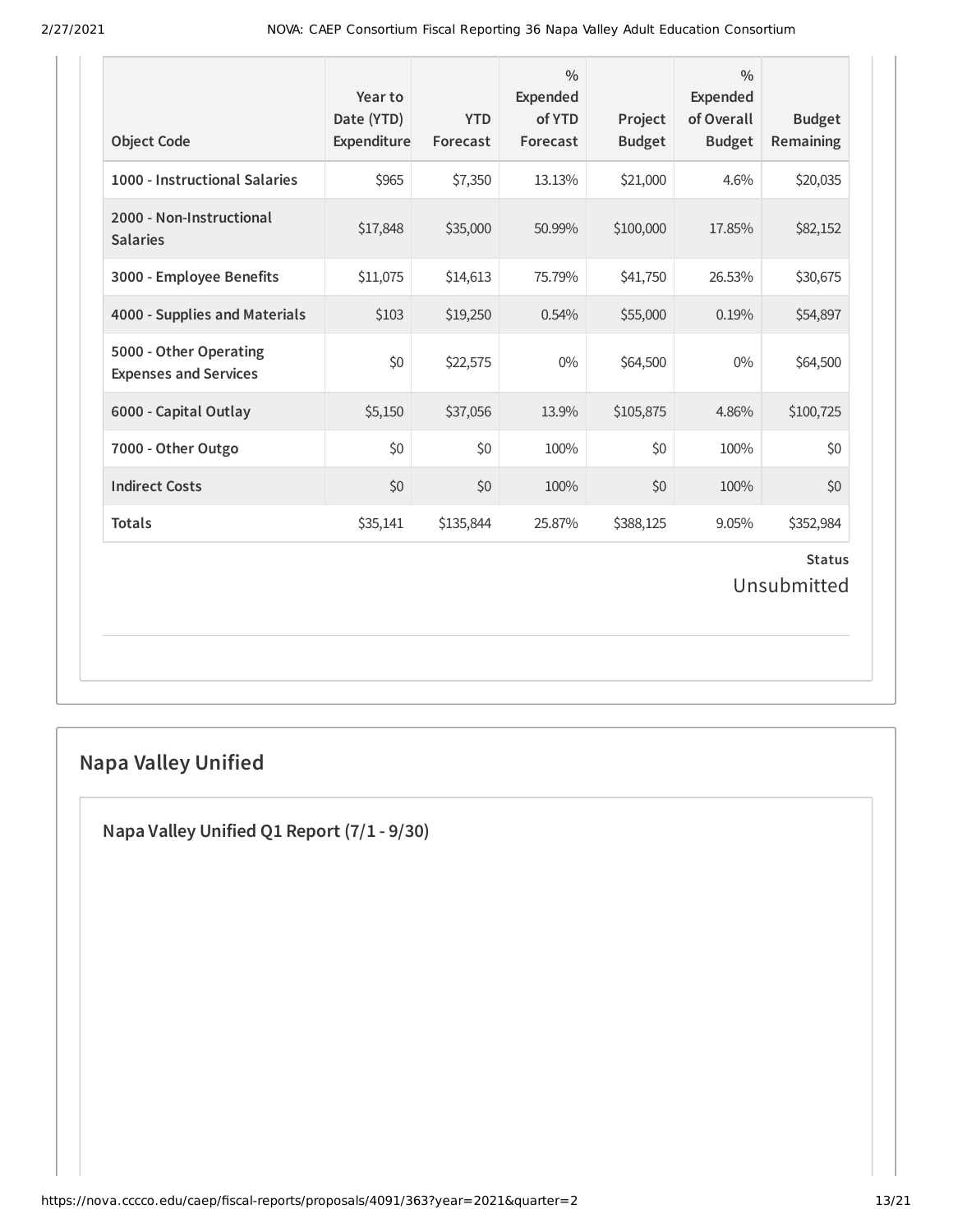| <b>Object Code</b>                                     | Year to<br>Date (YTD)<br>Expenditure | <b>YTD</b><br>Forecast | $\frac{0}{0}$<br><b>Expended</b><br>of YTD<br>Forecast | Project<br><b>Budget</b> | $\frac{0}{0}$<br><b>Expended</b><br>of Overall<br><b>Budget</b> | <b>Budget</b><br>Remaining |
|--------------------------------------------------------|--------------------------------------|------------------------|--------------------------------------------------------|--------------------------|-----------------------------------------------------------------|----------------------------|
| 1000 - Instructional Salaries                          | \$217,258                            | \$201,699              | 107.71%                                                | \$1,344,660              | 16.16%                                                          | \$1,127,402                |
| 2000 - Non-Instructional<br><b>Salaries</b>            | \$165,990                            | \$106,655              | 155.63%                                                | \$711,036                | 23.34%                                                          | \$545,046                  |
| 3000 - Employee Benefits                               | \$112,853                            | \$78,165               | 144.38%                                                | \$521,100                | 21.66%                                                          | \$408,247                  |
| 4000 - Supplies and Materials                          | \$4,184                              | \$36,098               | 11.59%                                                 | \$240,656                | 1.74%                                                           | \$236,472                  |
| 5000 - Other Operating<br><b>Expenses and Services</b> | \$61,196                             | \$48,262               | 126.8%                                                 | \$321,749                | 19.02%                                                          | \$260,553                  |
| 6000 - Capital Outlay                                  | \$0                                  | \$6,000                | $0\%$                                                  | \$40,000                 | $0\%$                                                           | \$40,000                   |
| 7000 - Other Outgo                                     | \$0                                  | \$0                    | 100%                                                   | \$0                      | 100%                                                            | \$0                        |
| <b>Indirect Costs</b>                                  | \$0                                  | \$23,844               | $0\%$                                                  | \$158,960                | $0\%$                                                           | \$158,960                  |
| <b>Totals</b>                                          | \$561,481                            | \$500,724              | 112.13%                                                | \$3,338,161              | 16.82%                                                          | \$2,776,680                |

# **Status**

# Submitted

#### **Napa Valley Unified Q2 Report (10/1 - 12/31)**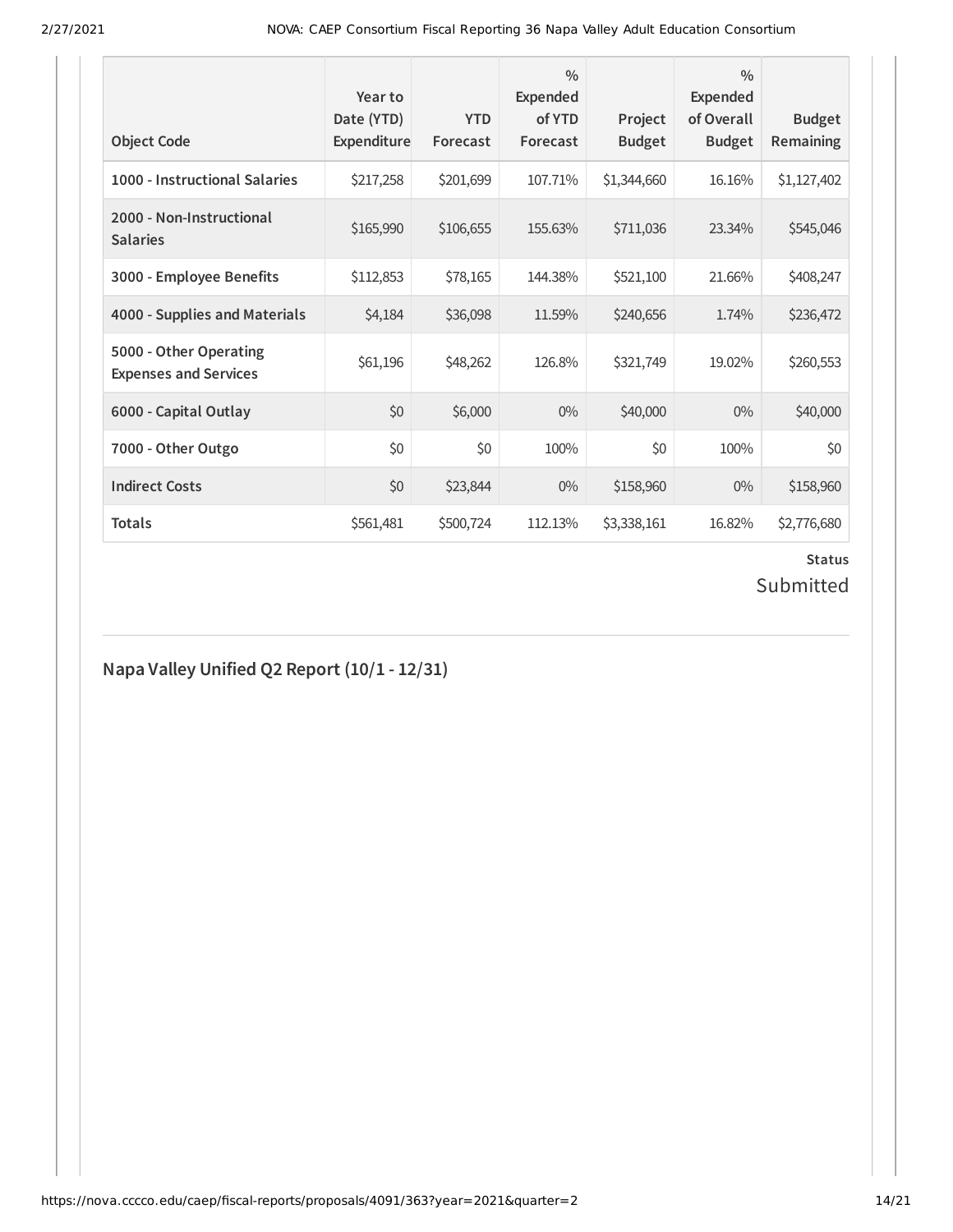| <b>Object Code</b>                                     | Year to<br>Date (YTD)<br><b>Expenditure</b> | <b>YTD</b><br>Forecast | $\frac{0}{0}$<br>Expended<br>of YTD<br>Forecast | Project<br><b>Budget</b> | $\frac{0}{0}$<br><b>Expended</b><br>of Overall<br><b>Budget</b> | <b>Budget</b><br><b>Remaining</b> |
|--------------------------------------------------------|---------------------------------------------|------------------------|-------------------------------------------------|--------------------------|-----------------------------------------------------------------|-----------------------------------|
| 1000 - Instructional Salaries                          | \$217,258                                   | \$403,398              | 53.86%                                          | \$1,344,660              | 16.16%                                                          | \$1,127,402                       |
| 2000 - Non-Instructional<br><b>Salaries</b>            | \$165,990                                   | \$213,311              | 77.82%                                          | \$711,036                | 23.34%                                                          | \$545,046                         |
| 3000 - Employee Benefits                               | \$112,853                                   | \$156,330              | 72.19%                                          | \$521,100                | 21.66%                                                          | \$408,247                         |
| 4000 - Supplies and Materials                          | \$4,184                                     | \$72,197               | 5.8%                                            | \$240,656                | 1.74%                                                           | \$236,472                         |
| 5000 - Other Operating<br><b>Expenses and Services</b> | \$61,196                                    | \$96,525               | 63.4%                                           | \$321,749                | 19.02%                                                          | \$260,553                         |
| 6000 - Capital Outlay                                  | \$0                                         | \$12,000               | $0\%$                                           | \$40,000                 | $0\%$                                                           | \$40,000                          |
| 7000 - Other Outgo                                     | \$0                                         | \$0                    | 100%                                            | \$0                      | 100%                                                            | \$0                               |
| <b>Indirect Costs</b>                                  | \$0                                         | \$47,688               | $0\%$                                           | \$158,960                | $0\%$                                                           | \$158,960                         |
| <b>Totals</b>                                          | \$561,481                                   | \$1,001,448            | 56.07%                                          | \$3,338,161              | 16.82%                                                          | \$2,776,680                       |

#### **Corrective Action Plan**

Anticipate and have planned for greater spending in spring semester.

**Status** Submitted

#### **Allocation Year Closeout: 2018-19**

I have reviewed the financial reports for my agency and confirm that all funds for this allocation year have been spent.

**2018-19 Reverted Funds:**

\$0

**2018-19 Status** Closed

**Submitting Authority**

Kay Vang, Executive Director, Fiscal Services

**Napa Valley Unified Q3 Report (1/1 - 3/31)**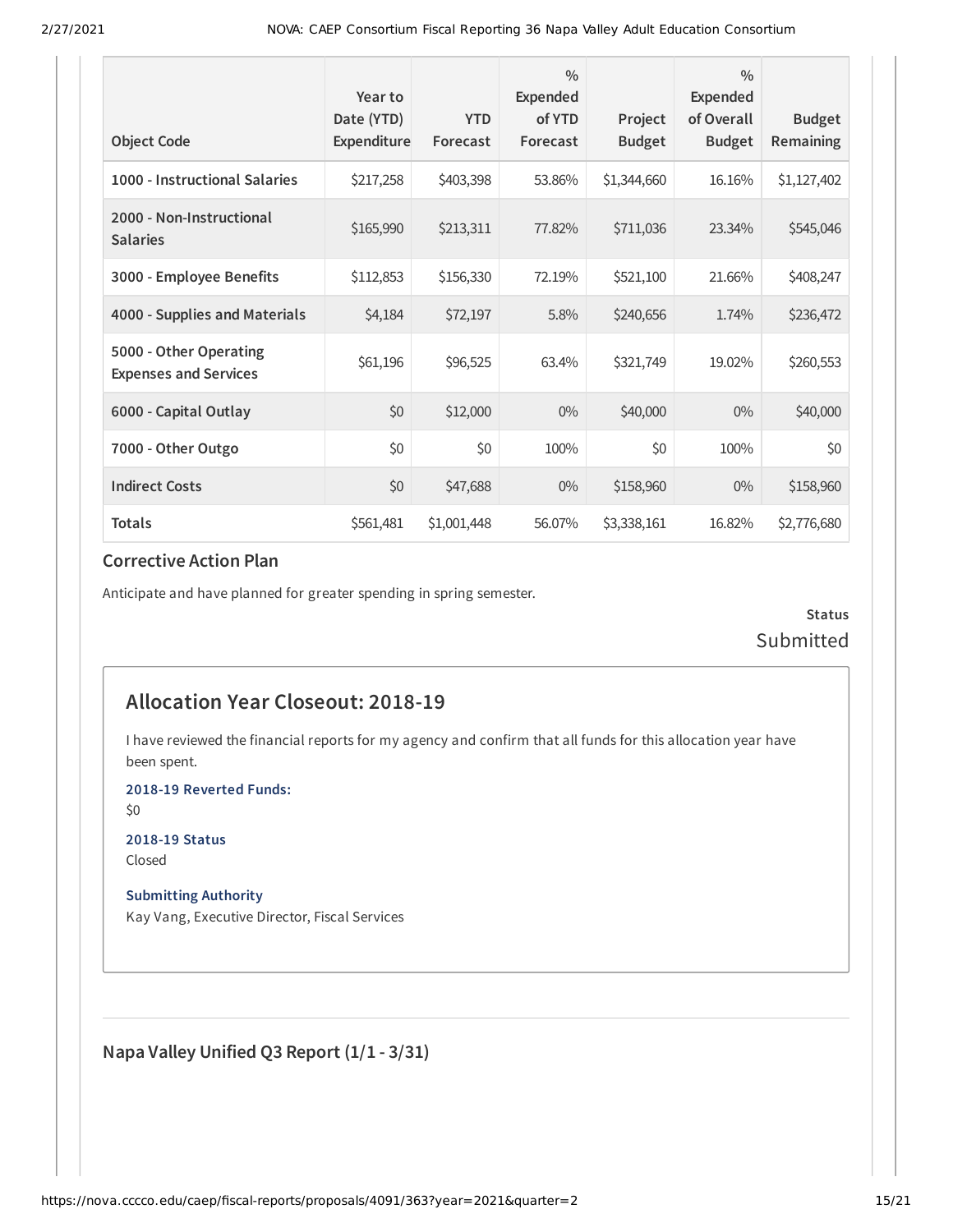| <b>Object Code</b>                                     | Year to<br>Date (YTD)<br>Expenditure | <b>YTD</b><br>Forecast | $\frac{0}{0}$<br><b>Expended</b><br>of YTD<br>Forecast | Project<br><b>Budget</b> | $\frac{0}{0}$<br><b>Expended</b><br>of Overall<br><b>Budget</b> | <b>Budget</b><br>Remaining |
|--------------------------------------------------------|--------------------------------------|------------------------|--------------------------------------------------------|--------------------------|-----------------------------------------------------------------|----------------------------|
| 1000 - Instructional Salaries                          | \$217,258                            | \$605,097              | 35.9%                                                  | \$1,344,660              | 16.16%                                                          | \$1,127,402                |
| 2000 - Non-Instructional<br><b>Salaries</b>            | \$165,990                            | \$319,966              | 51.88%                                                 | \$711,036                | 23.34%                                                          | \$545,046                  |
| 3000 - Employee Benefits                               | \$112,853                            | \$234,495              | 48.13%                                                 | \$521,100                | 21.66%                                                          | \$408,247                  |
| 4000 - Supplies and Materials                          | \$4,184                              | \$108,295              | 3.86%                                                  | \$240,656                | 1.74%                                                           | \$236,472                  |
| 5000 - Other Operating<br><b>Expenses and Services</b> | \$61,196                             | \$144,787              | 42.27%                                                 | \$321,749                | 19.02%                                                          | \$260,553                  |
| 6000 - Capital Outlay                                  | \$0                                  | \$18,000               | $0\%$                                                  | \$40,000                 | $0\%$                                                           | \$40,000                   |
| 7000 - Other Outgo                                     | \$0                                  | \$0                    | 100%                                                   | \$0                      | 100%                                                            | \$0                        |
| <b>Indirect Costs</b>                                  | \$0                                  | \$71,532               | $0\%$                                                  | \$158,960                | $0\%$                                                           | \$158,960                  |
| <b>Totals</b>                                          | \$561,481                            | \$1,502,172            | 37.38%                                                 | \$3,338,161              | 16.82%                                                          | \$2,776,680                |

# **Status**

Unsubmitted

#### **Napa Valley Unified Q4 Report (4/1 - 6/30)**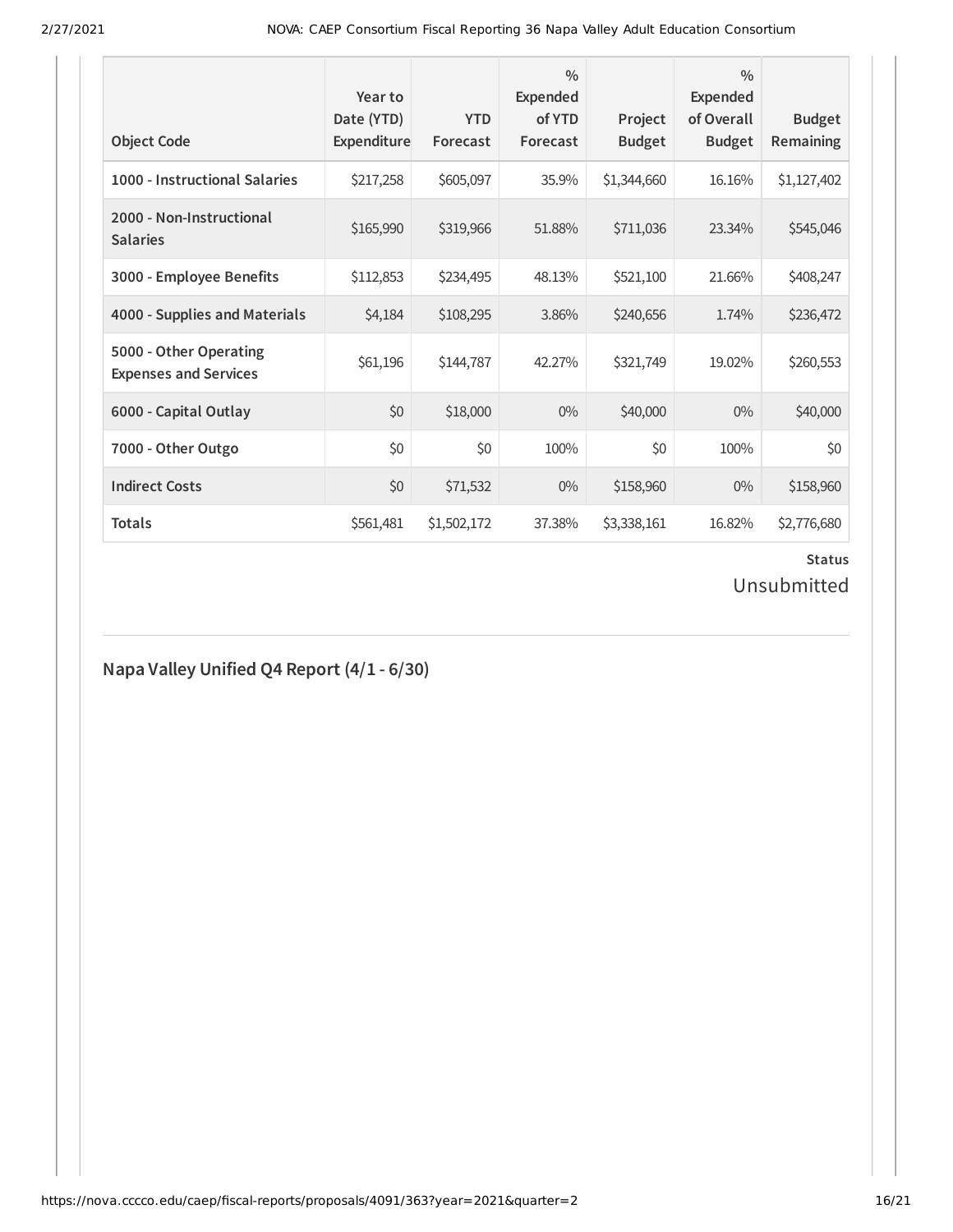| <b>Object Code</b>                                     | Year to<br>Date (YTD)<br>Expenditure | <b>YTD</b><br>Forecast | $\frac{0}{0}$<br>Expended<br>of YTD<br>Forecast | Project<br><b>Budget</b> | $\frac{0}{0}$<br>Expended<br>of Overall<br><b>Budget</b> | <b>Budget</b><br>Remaining |  |  |
|--------------------------------------------------------|--------------------------------------|------------------------|-------------------------------------------------|--------------------------|----------------------------------------------------------|----------------------------|--|--|
| 1000 - Instructional Salaries                          | \$217,258                            | \$806,796              | 26.93%                                          | \$1,344,660              | 16.16%                                                   | \$1,127,402                |  |  |
| 2000 - Non-Instructional<br><b>Salaries</b>            | \$165,990                            | \$426,622              | 38.91%                                          | \$711,036                | 23.34%                                                   | \$545,046                  |  |  |
| 3000 - Employee Benefits                               | \$112,853                            | \$312,660              | 36.09%                                          | \$521,100                | 21.66%                                                   | \$408,247                  |  |  |
| 4000 - Supplies and Materials                          | \$4,184                              | \$144,394              | 2.9%                                            | \$240,656                | 1.74%                                                    | \$236,472                  |  |  |
| 5000 - Other Operating<br><b>Expenses and Services</b> | \$61,196                             | \$193,049              | 31.7%                                           | \$321,749                | 19.02%                                                   | \$260,553                  |  |  |
| 6000 - Capital Outlay                                  | \$0                                  | \$24,000               | $0\%$                                           | \$40,000                 | $0\%$                                                    | \$40,000                   |  |  |
| 7000 - Other Outgo                                     | \$0                                  | \$0                    | 100%                                            | \$0                      | 100%                                                     | \$0                        |  |  |
| <b>Indirect Costs</b>                                  | \$0                                  | \$95,376               | $0\%$                                           | \$158,960                | $0\%$                                                    | \$158,960                  |  |  |
| <b>Totals</b>                                          | \$561,481                            | \$2,002,897            | 28.03%                                          | \$3,338,161              | 16.82%                                                   | \$2,776,680                |  |  |
| <b>Status</b><br>Unsubmitted                           |                                      |                        |                                                 |                          |                                                          |                            |  |  |

### **St. Helena Unified School District**

**St.Helena Unified School District Q1 Report (7/1 - 9/30)**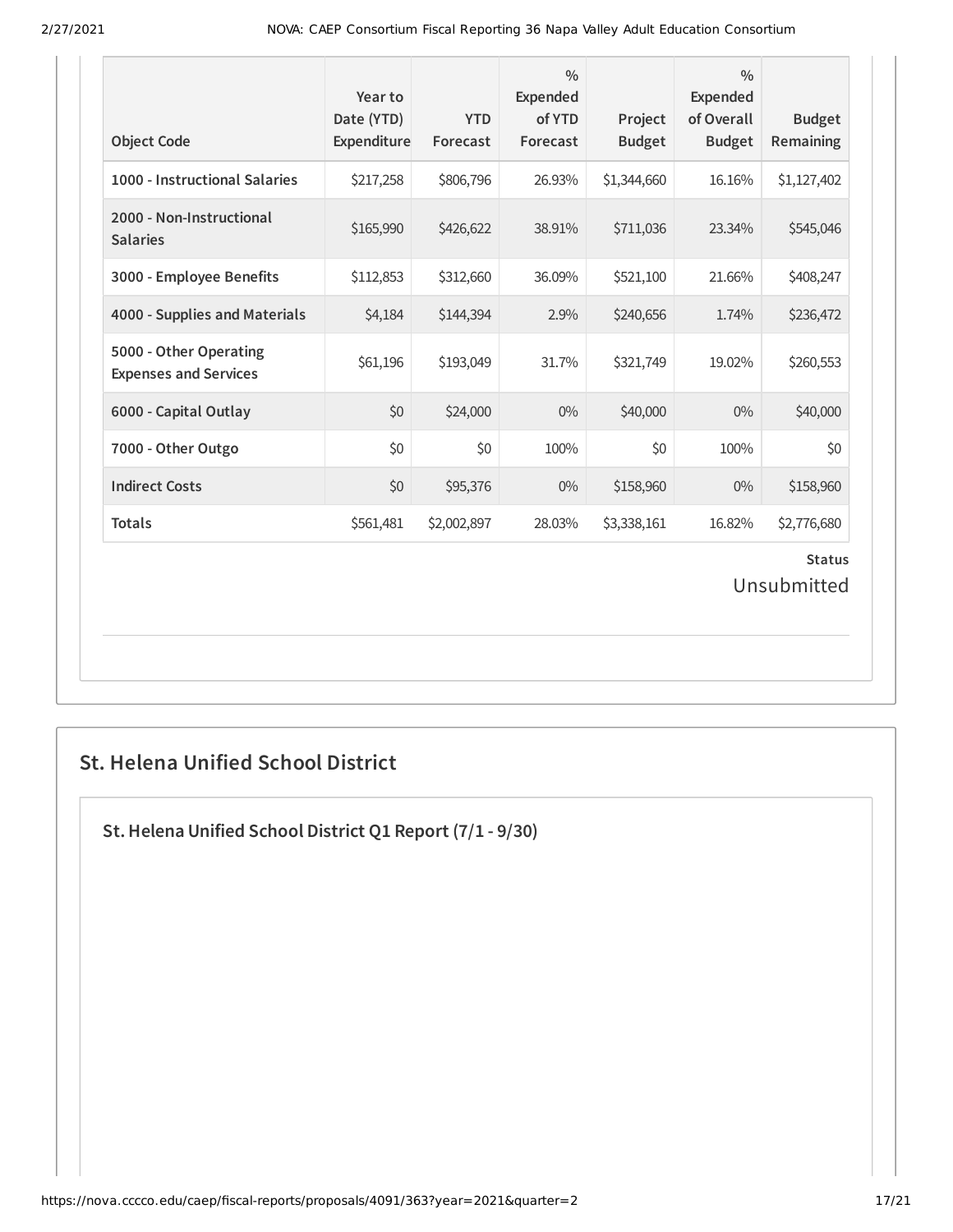| <b>Object Code</b>                                     | Year to<br>Date (YTD)<br>Expenditure | <b>YTD</b><br>Forecast | $\frac{0}{0}$<br>Expended<br>of YTD<br>Forecast | Project<br><b>Budget</b> | $\frac{0}{0}$<br>Expended<br>of Overall<br><b>Budget</b> | <b>Budget</b><br><b>Remaining</b> |
|--------------------------------------------------------|--------------------------------------|------------------------|-------------------------------------------------|--------------------------|----------------------------------------------------------|-----------------------------------|
| 1000 - Instructional Salaries                          | \$4,944                              | \$0                    | 100%                                            | \$19,775                 | 25%                                                      | \$14,831                          |
| 2000 - Non-Instructional<br><b>Salaries</b>            | \$0                                  | \$0                    | 100%                                            | \$0                      | 100%                                                     | \$0                               |
| 3000 - Employee Benefits                               | \$1,013                              | \$0                    | 100%                                            | \$4,050                  | 25.01%                                                   | \$3,037                           |
| 4000 - Supplies and Materials                          | \$0                                  | \$0                    | 100%                                            | \$0                      | 100%                                                     | \$0                               |
| 5000 - Other Operating<br><b>Expenses and Services</b> | \$0                                  | \$0                    | 100%                                            | \$0                      | 100%                                                     | \$0                               |
| 6000 - Capital Outlay                                  | \$0                                  | \$0                    | 100%                                            | \$0                      | 100%                                                     | \$0                               |
| 7000 - Other Outgo                                     | \$0                                  | \$0                    | 100%                                            | \$0                      | 100%                                                     | \$0                               |
| <b>Indirect Costs</b>                                  | \$0                                  | \$0                    | 100%                                            | \$1,188                  | $0\%$                                                    | \$1,188                           |
| <b>Totals</b>                                          | \$5,957                              | \$0                    | 100%                                            | \$25,013                 | 23.82%                                                   | \$19,056                          |

Salaries and benefits for staff teaching ESL and HSD programs provided by Napa Valley Adult Ed.

**Status** Submitted

#### **St.Helena Unified School District Q2 Report (10/1 - 12/31)**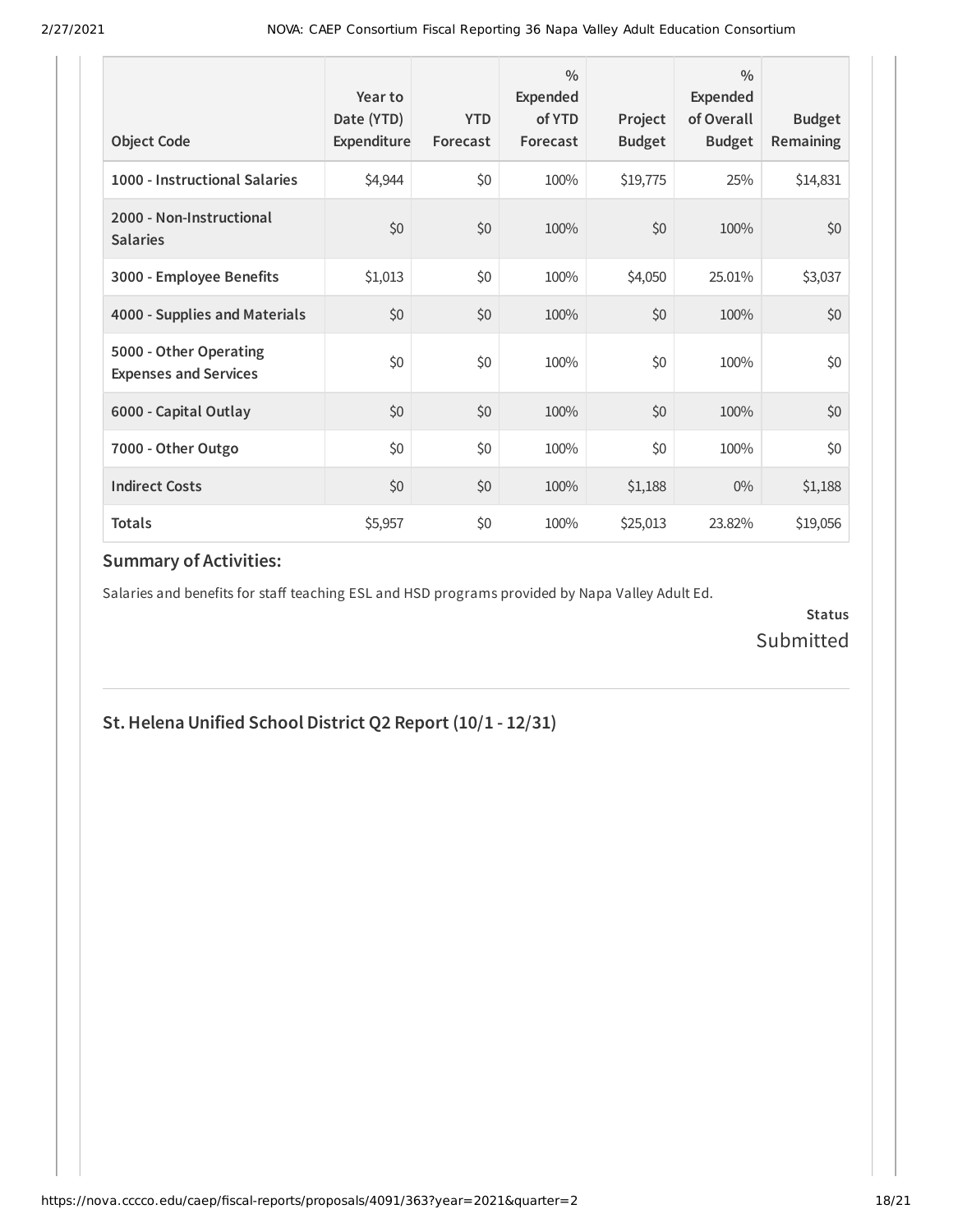| <b>Object Code</b>                                     | Year to<br>Date (YTD)<br>Expenditure | <b>YTD</b><br>Forecast | $\frac{0}{0}$<br>Expended<br>of YTD<br>Forecast | Project<br><b>Budget</b> | $\frac{0}{0}$<br><b>Expended</b><br>of Overall<br><b>Budget</b> | <b>Budget</b><br>Remaining |
|--------------------------------------------------------|--------------------------------------|------------------------|-------------------------------------------------|--------------------------|-----------------------------------------------------------------|----------------------------|
| 1000 - Instructional Salaries                          | \$9,888                              | \$0                    | 100%                                            | \$19,775                 | 50%                                                             | \$9,887                    |
| 2000 - Non-Instructional<br><b>Salaries</b>            | \$0                                  | \$0                    | 100%                                            | \$0                      | 100%                                                            | \$0                        |
| 3000 - Employee Benefits                               | \$2,025                              | \$0                    | 100%                                            | \$4,050                  | 50%                                                             | \$2,025                    |
| 4000 - Supplies and Materials                          | \$0                                  | \$0                    | 100%                                            | \$0                      | 100%                                                            | \$0                        |
| 5000 - Other Operating<br><b>Expenses and Services</b> | \$0                                  | \$0                    | 100%                                            | \$0                      | 100%                                                            | \$0                        |
| 6000 - Capital Outlay                                  | \$0                                  | \$0                    | 100%                                            | \$0                      | 100%                                                            | \$0                        |
| 7000 - Other Outgo                                     | \$0                                  | \$0                    | 100%                                            | \$0                      | 100%                                                            | \$0                        |
| <b>Indirect Costs</b>                                  | \$0                                  | \$0                    | 100%                                            | \$1,188                  | $0\%$                                                           | \$1,188                    |
| <b>Totals</b>                                          | \$11,913                             | \$0                    | 100%                                            | \$25,013                 | 47.63%                                                          | \$13,100                   |

Salaries and benefits for staff teaching ESL and HSD programs provided by Napa Valley Adult Ed.

**Status** Submitted

#### **Allocation Year Closeout: 2018-19**

I have reviewed the financial reports for my agency and confirm that all funds for this allocation year have been spent.

**2018-19 Reverted Funds:**

\$0

**2018-19 Status** Closed

**Submitting Authority** Andrea Stubbs, CBO

**St.Helena Unified School District Q3 Report (1/1 - 3/31)**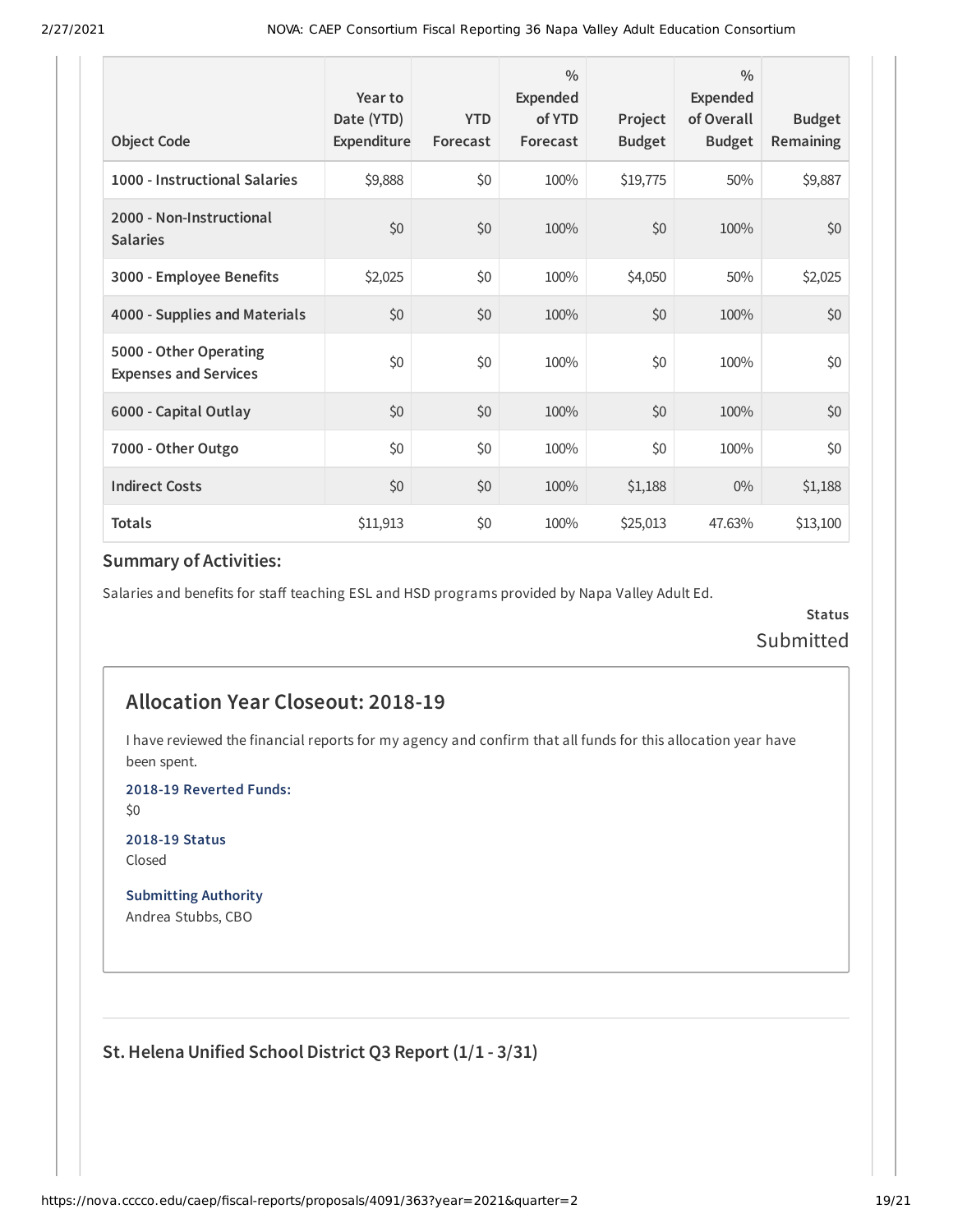| <b>Object Code</b>                                     | Year to<br>Date (YTD)<br>Expenditure | <b>YTD</b><br>Forecast | $\frac{0}{0}$<br><b>Expended</b><br>of YTD<br>Forecast | Project<br><b>Budget</b> | $\frac{0}{0}$<br>Expended<br>of Overall<br><b>Budget</b> | <b>Budget</b><br><b>Remaining</b> |
|--------------------------------------------------------|--------------------------------------|------------------------|--------------------------------------------------------|--------------------------|----------------------------------------------------------|-----------------------------------|
| 1000 - Instructional Salaries                          | \$9,888                              | \$0                    | 100%                                                   | \$19,775                 | 50%                                                      | \$9,887                           |
| 2000 - Non-Instructional<br><b>Salaries</b>            | \$0                                  | \$0                    | 100%                                                   | \$0                      | 100%                                                     | \$0                               |
| 3000 - Employee Benefits                               | \$2,025                              | \$0                    | 100%                                                   | \$4,050                  | 50%                                                      | \$2,025                           |
| 4000 - Supplies and Materials                          | \$0                                  | \$0                    | 100%                                                   | \$0                      | 100%                                                     | \$0                               |
| 5000 - Other Operating<br><b>Expenses and Services</b> | \$0                                  | \$0                    | 100%                                                   | \$0                      | 100%                                                     | \$0                               |
| 6000 - Capital Outlay                                  | \$0                                  | \$0                    | 100%                                                   | \$0                      | 100%                                                     | \$0                               |
| 7000 - Other Outgo                                     | \$0                                  | \$0                    | 100%                                                   | \$0                      | 100%                                                     | \$0                               |
| <b>Indirect Costs</b>                                  | \$0                                  | \$0                    | 100%                                                   | \$1,188                  | $0\%$                                                    | \$1,188                           |
| <b>Totals</b>                                          | \$11,913                             | \$0                    | 100%                                                   | \$25,013                 | 47.63%                                                   | \$13,100                          |

#### **Status** Unsubmitted

## **St.Helena Unified School District Q4 Report (4/1 - 6/30)**